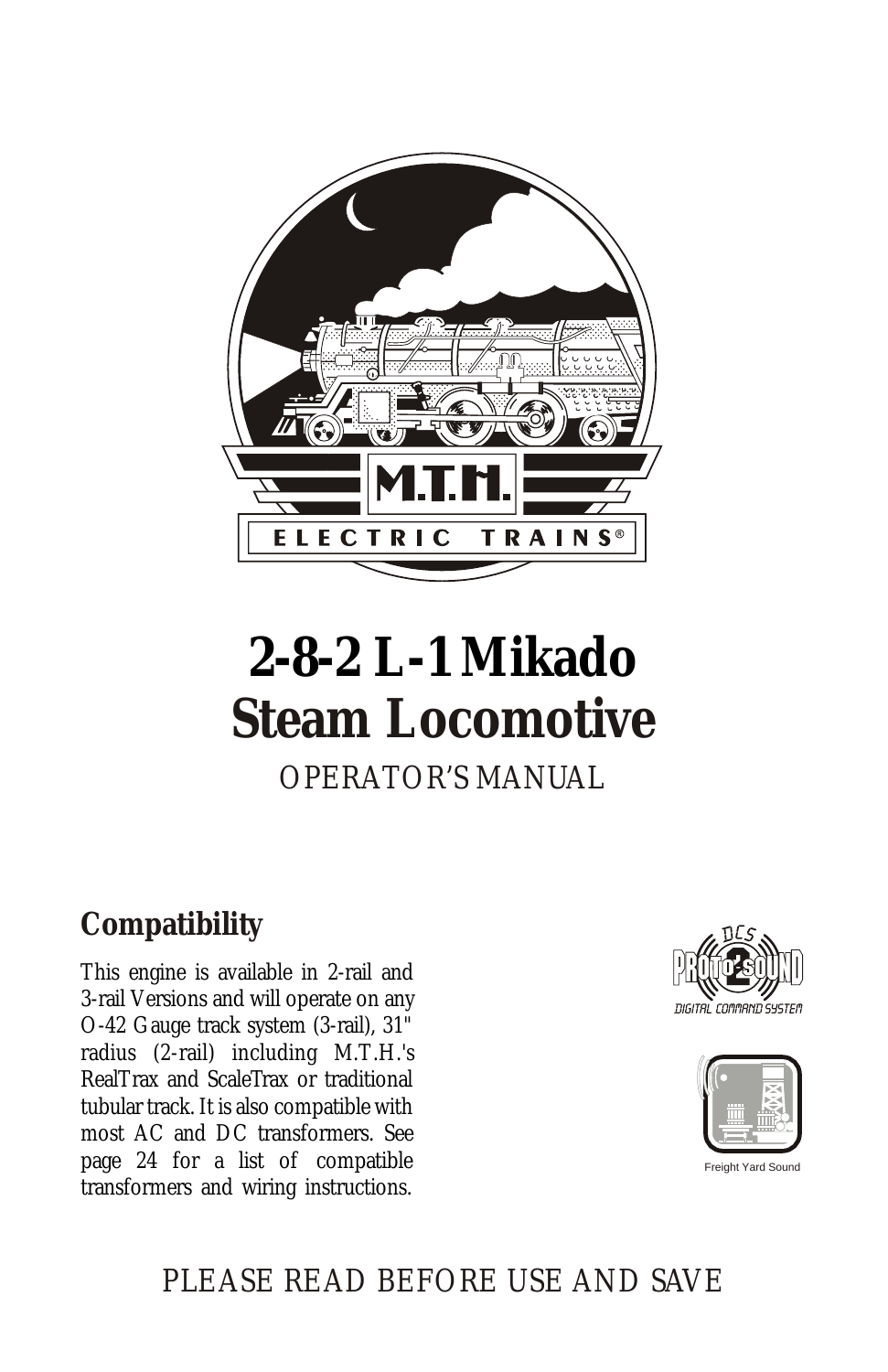### **Table of Contents**

|                                                                      | $\boldsymbol{3}$ |
|----------------------------------------------------------------------|------------------|
|                                                                      | 3                |
|                                                                      | 3                |
|                                                                      | $\overline{4}$   |
|                                                                      | $\overline{5}$   |
|                                                                      | $\overline{5}$   |
|                                                                      | $\overline{5}$   |
|                                                                      | $\boldsymbol{6}$ |
|                                                                      | $\boldsymbol{6}$ |
|                                                                      | 7                |
|                                                                      | $\overline{7}$   |
|                                                                      | 8                |
|                                                                      |                  |
|                                                                      |                  |
| Freight Yard Sounds (FYS)/ Passenger Station Announcements (PSA) 10  |                  |
|                                                                      |                  |
|                                                                      |                  |
|                                                                      |                  |
|                                                                      |                  |
|                                                                      |                  |
|                                                                      |                  |
|                                                                      |                  |
|                                                                      |                  |
|                                                                      |                  |
|                                                                      |                  |
|                                                                      |                  |
|                                                                      |                  |
|                                                                      |                  |
|                                                                      |                  |
|                                                                      |                  |
| Additional Features Accessible with the DCS Remote Control System 26 |                  |
|                                                                      |                  |
|                                                                      |                  |

**CAUTION: ELECTRICALLY OPERATED PRODUCT:**

Not recommended for children under 10 years of age. M.T.H. recommends adult supervision with children ages 10 - 16.<br>As with all electric products, precautions should be observed during handling and use to reduce the risk

**WARNING:** When using electrical products, basic safety precautions should be observed, including the following: Read this manual thoroughly before using this device.

<sup>l</sup> M.T.H. recommends that all users and persons supervising use examine the hobby transformer and other electronic equipment periodically for conditions that may result in the risk of fire, electric shock, or injury to persons, such as damage to the primary cord, plug blades, housing, output jacks or other parts. In the event such conditions exist, the train set should not be used until properly repaired.

<sup>l</sup> Do not operate your layout unattended. Obstructed accessories or stalled trains may overheat, resulting in damage to your layout.

- <sup>l</sup> This train set is intended for indoor use. Do not use if water is present. Serious injury or fatality may result.
- <sup>l</sup> Do not operate the hobby transformer with damaged cord, plug, switches, buttons or case.

This product may be protected by one or more of the following patents: 6,019,289; 6,280,278; 6,281,606; 6,291,263; 6,457,681; 6,491,263; 6,604,641; 6,619,594; 6,624,537; 6,655,640.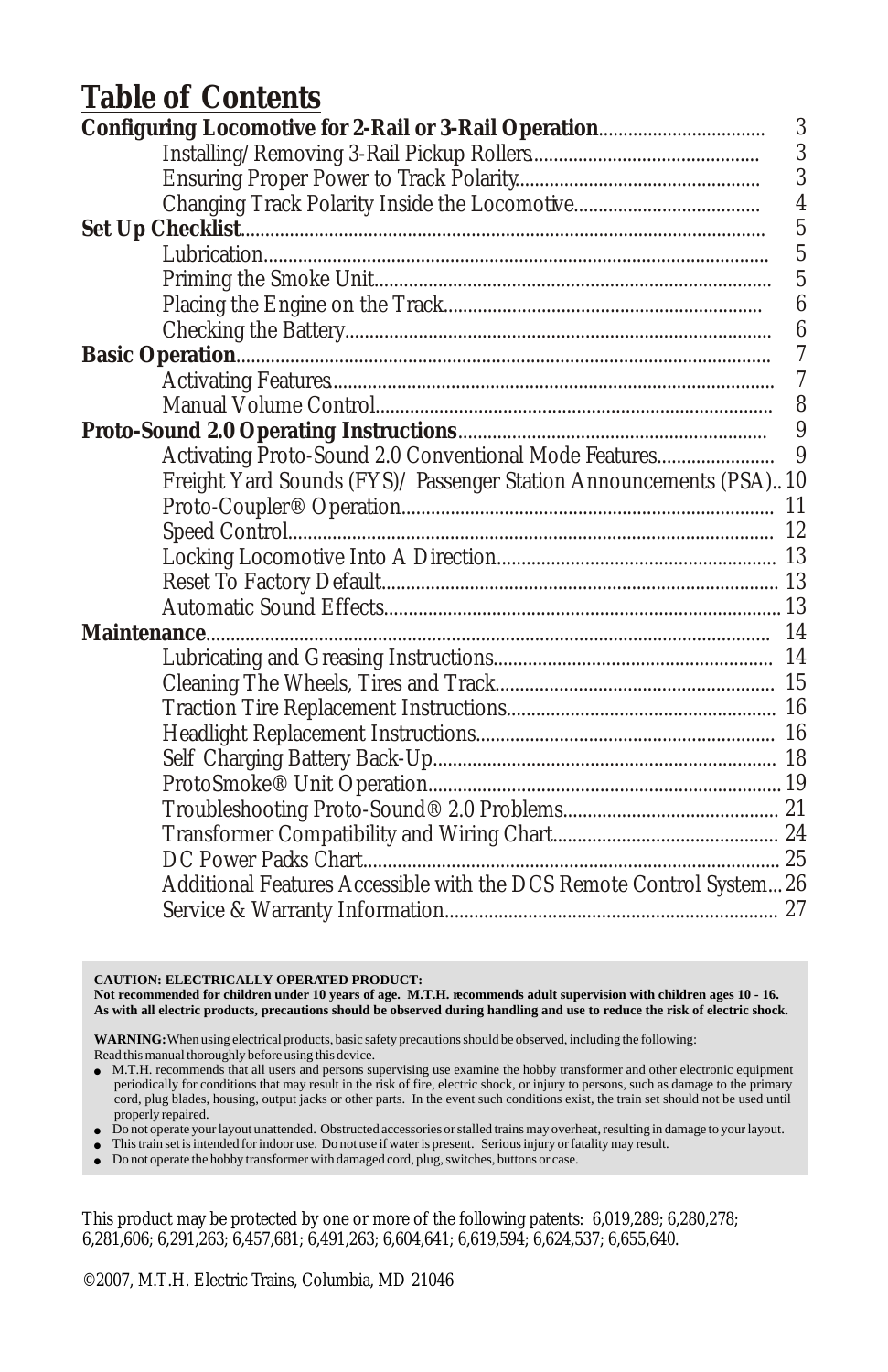## **Configuring Locomotive for 2-Rail or 3-Rail Operation Installing/Removing 3-Rail Pickup Rollers**

Both 2-Rail and 3-Rail versions of this locomotive can be configured to operate on either 2-rail or 3-rail track by removing or adding the center rail pickups. 3-rail track operation requires the pickups, 2-rail track operation does not. The pickups are factory installed on 3-rail versions and packaged separately in the locomotive box for 2-rail versions. Each pickup roller installs with a single phillips screw.

## **Configuring for 2-Rail or 3-Rail Power Input**

Once you have configured the engine for 2-rail or 3-rail operation, you must manually select the power input switch located on the bottom of the tender for 2 rail or 3-rail operation as seen in Figure 1.



*Figure 1*

## **Ensuring Proper Power to Track Polarity**

For 2-rail DCS operation, it is important that the polarity from the transformer to the engine is properly configured. Correct polarity can be accomplished by ensuring that the wiring from the TIU to the track and orientation of the locomotive when sitting on the track follows the illustration in Figure 2.



#### Premier 2-8-2 L-1 Mikado Steam Locomotive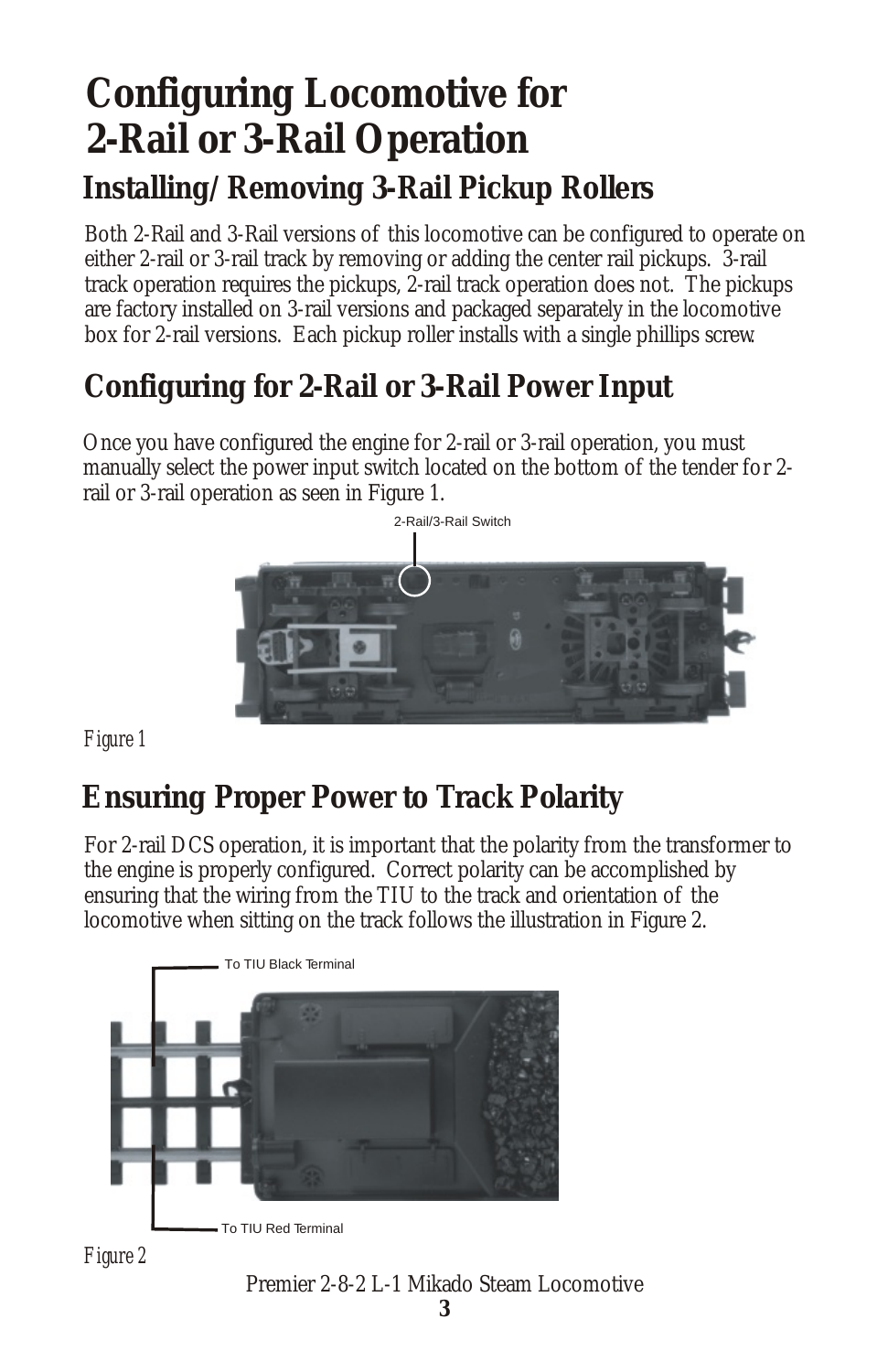## **Changing Track Polarity Inside the Locomotive**

Failing to properly configure the polarity will result in the locomotive starting in reverse instead of forward or not receiving the DCS signal. Should this occur, it is not necessary to swap the wires from the transformer to the track or reverse the locomotive's orientation on the track itself. Instead, simply slide the polarity switch located on the tender as seen in Figure 3.



*Figure 3*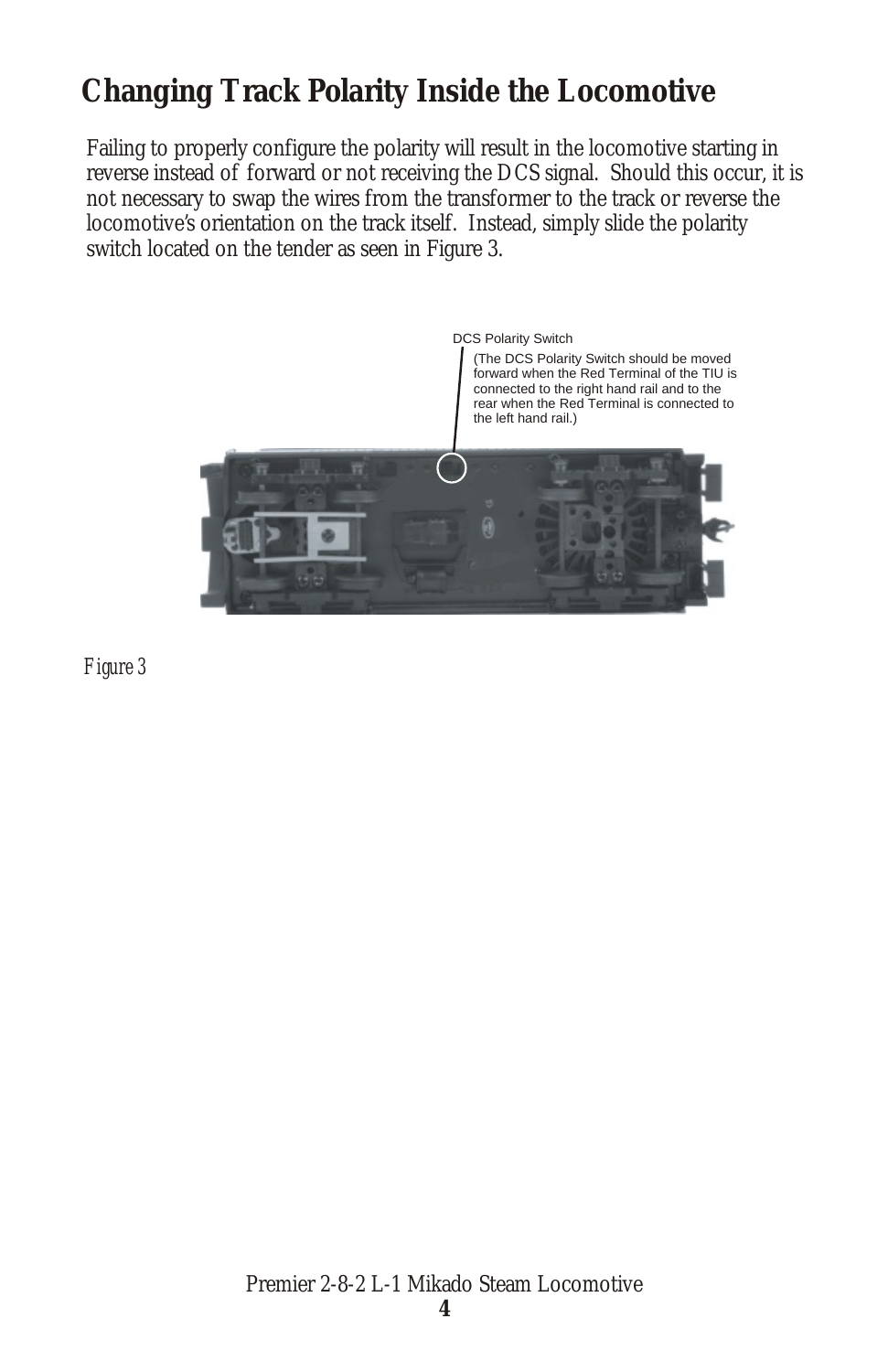## **Set Up Checklist**

- Lubricate the locomotive
- Prime the smoke unit
- Check to see whether the battery needs to be charged for full sound effects
- Apply power to run as described in the Basic Operating Section of this manual

## **Lubrication**

You should lubricate the engine to prevent it from squeaking. Use light household oil and follow the lubrication points marked "L" in Fig. 4. Do not over-oil. Use only a drop or two on each pivot point.





#### *Figure 4. Lubrication Points on the Locomotive*

## **Priming the Smoke Unit**

When preparing to run this engine, add 15-20 drops of smoke fluid through the smokestack. We recommend M.T.H. ProtoSmoke, Seuthe, LGB, or LVTS fluids. Do not overfill the unit or the fluid may leak out and coat the interior engine components.

**If you choose not to add the fluid (or have already added the fluid but choose to run smoke-free), turn off the smoke unit switch located under the water hatch on the tender (see Fig. 5). Failure either to add fluid to the unit or to turn it off may damage the smoke unit heating element and/or wicking material.**



*Figure 5. Smoke Unit Switch Location*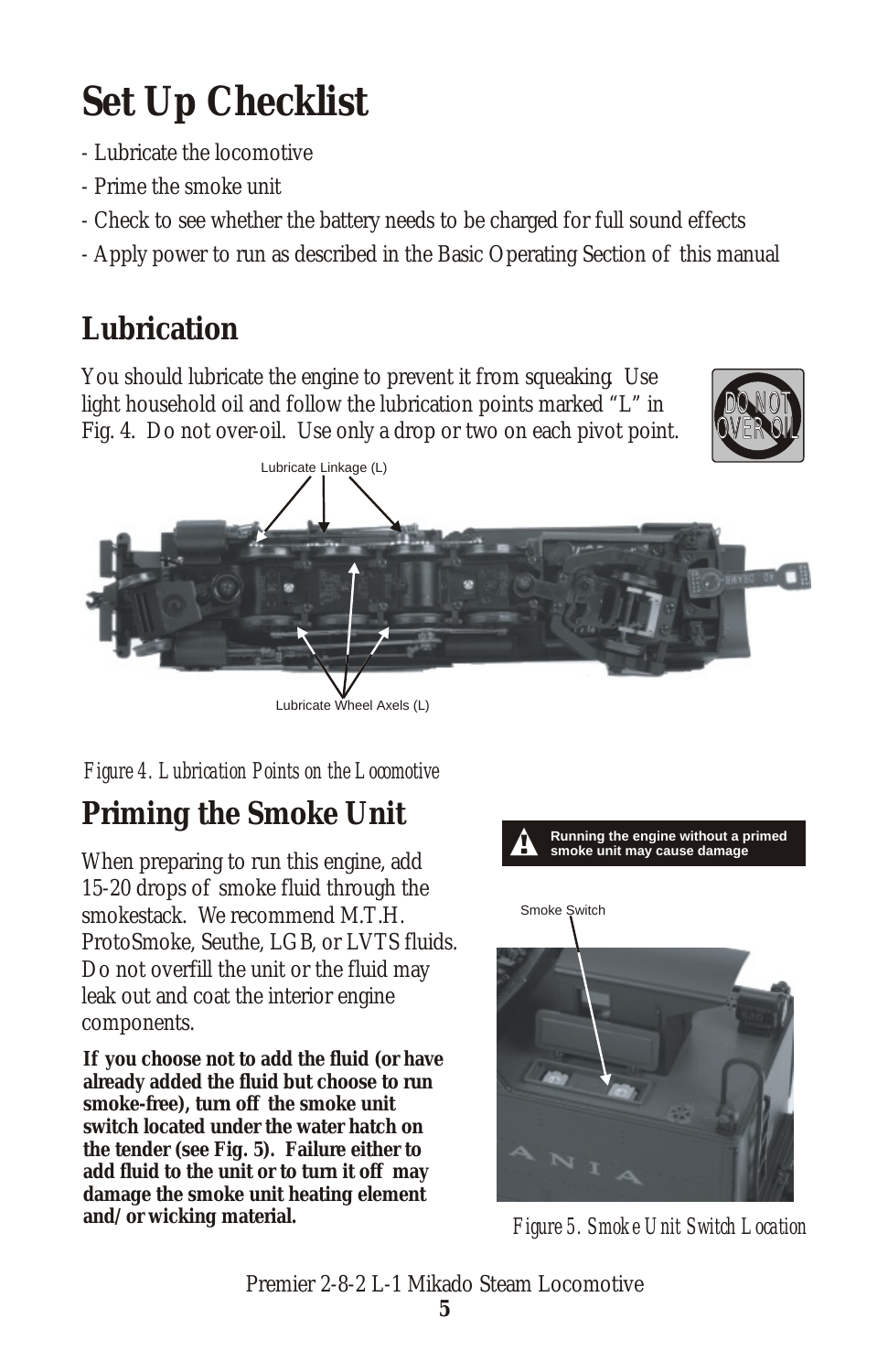## **Placing The Engine on the Track**

Place the engine on the track, then insert the reverse unit plug that extends out of the tender into the receptacle at the back of the boiler cab (Figure 6. **WARNING: DO NOT CONNECT THIS ENGINE TO A TENDER FROM ANOTHER ENGINE; IT MAY CAUSE SERIOUS DAMAGE.** Look at the bottom of the engine and tender where each will have a color-coded stamp. If they match you may connect those two pieces; if not, don't.

Connect the draw bar between the engine and tender. The draw bar hole located farthest from the tender is for applications such as display. The second hole is for normal operation on the track.

At this point, you are ready to begin running your engine.





## **Checking the Battery**

You may find, if your locomotive was built several months before you set it up, that the rechargeable battery has run down and needs to be charged before operating. If you notice that the sounds are g arbled, test and charge the engine as described in the "Self-Charging Battery Back-Up" on page19.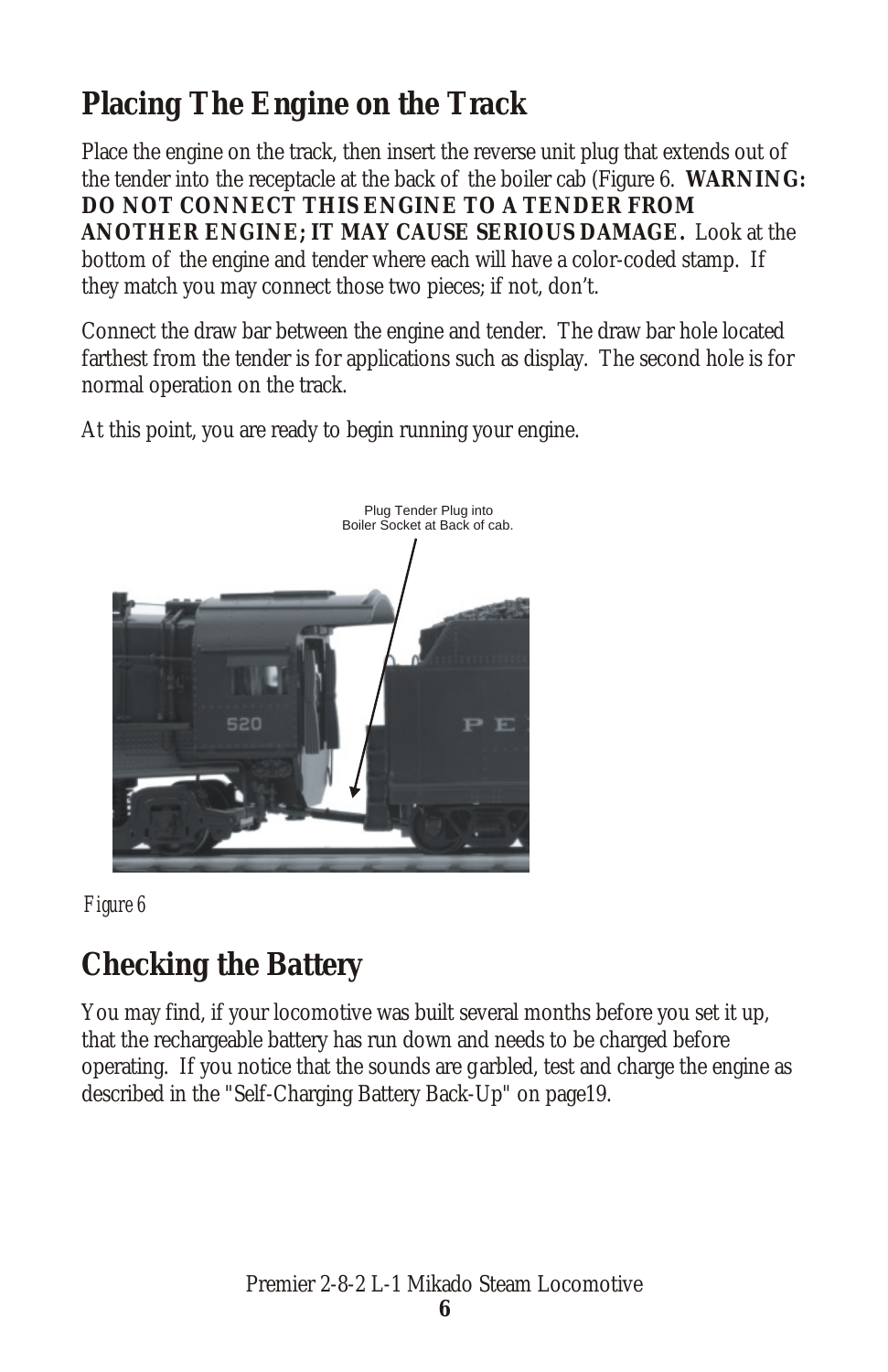## **Basic Operation**

The Throttle knob controls how fast your train will travel. Turn the throttle knob up ½-way, until the engine and caboose lights shine bright. Put the engine into motion by pressing the Direction button on your transformer once. (hold it for approximately 1 second)

If the engine does not begin to move as soon as you firmly press the Direction button, you may not have sent enough voltage to the track to make the train move. Turn the throttle up a bit higher until the train begins to move.

## **Activating Features**

**Throttle** To increase or decrease track voltage, and therefore train speed, turn the throttle control knob. Turning clockwise will increase voltage and speed, while turning counterclockwise will decrease voltage and speed. The engine will maintain the speed you set after you release the throttle until you turn it again to change the voltage and speed.

**Bell** - To sound the bell, in an engine equipped with a bell firmly press and release the Bell button. To turn the bell off, press and release the Bell button again. The bell will continue to ring from the time you turn it on until you press and release the button again to turn it off.

**Horn/Whistle** - To sound the whistle, firmly press the Horn/Whistle button. The whistle will sound for as long as you continue to depress the button. It will stop when you release the button.

**Grade Crossing Signal** *DCS Mode Only -* Customers that operate this engine in DCS will find a new feature added to the engine sound set. Now there is a soft key (SXS) that sounds the correct 2 longs, a short and another long whistle blast to announce that the train is approaching a grade crossing.

To sound the grade crossing signal, locate the soft keys at the top of the DCS Remote. Scroll to the left until SXS acronym is showing.

A single push and release of the SXS soft key will produce the correct 2 longs, a short and another long whistle blast of the Grade Crossing Signal.

Anytime you want to sound the Grade crossing Signal just press and release the SXS soft key.

**Direction** Your train is programmed to start in neutral. The train will always cycle

neutral-forward-neutral-reverse with each press and release of the direction button. The engine is programmed to restart in neutral before forward each time the track voltage is turned off for 25 seconds or more.



Premier 2-8-2 L-1 Mikado Steam Locomotive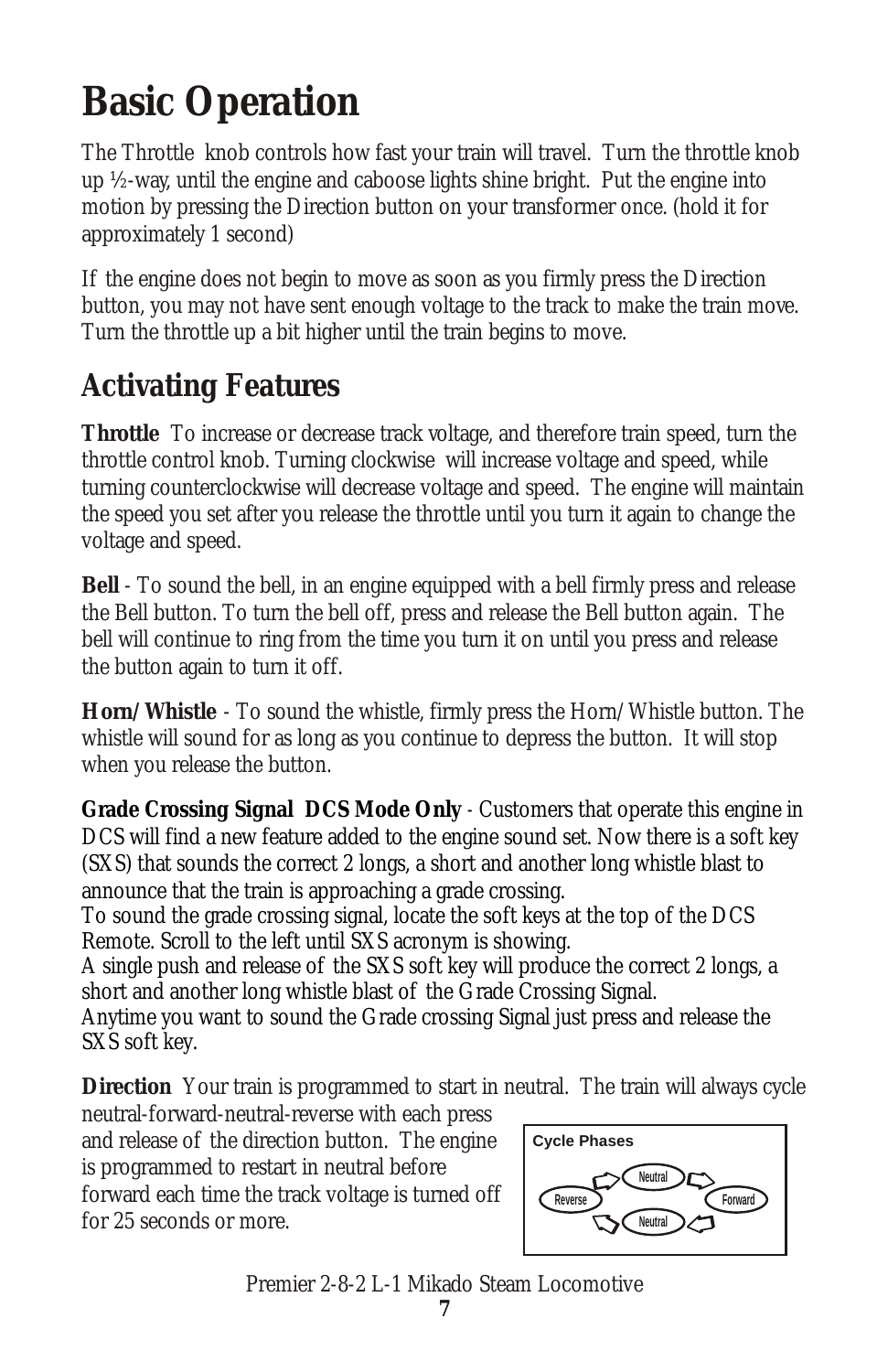## **Manual Volume Control**

To adjust the volume of all sounds made by this engine, turn the master volume control knob located under the water hatch on the tender clockwise to increase the volume and counter-clockwise to decrease the volume.



*Figure 7. Manually Adjusting The Volume*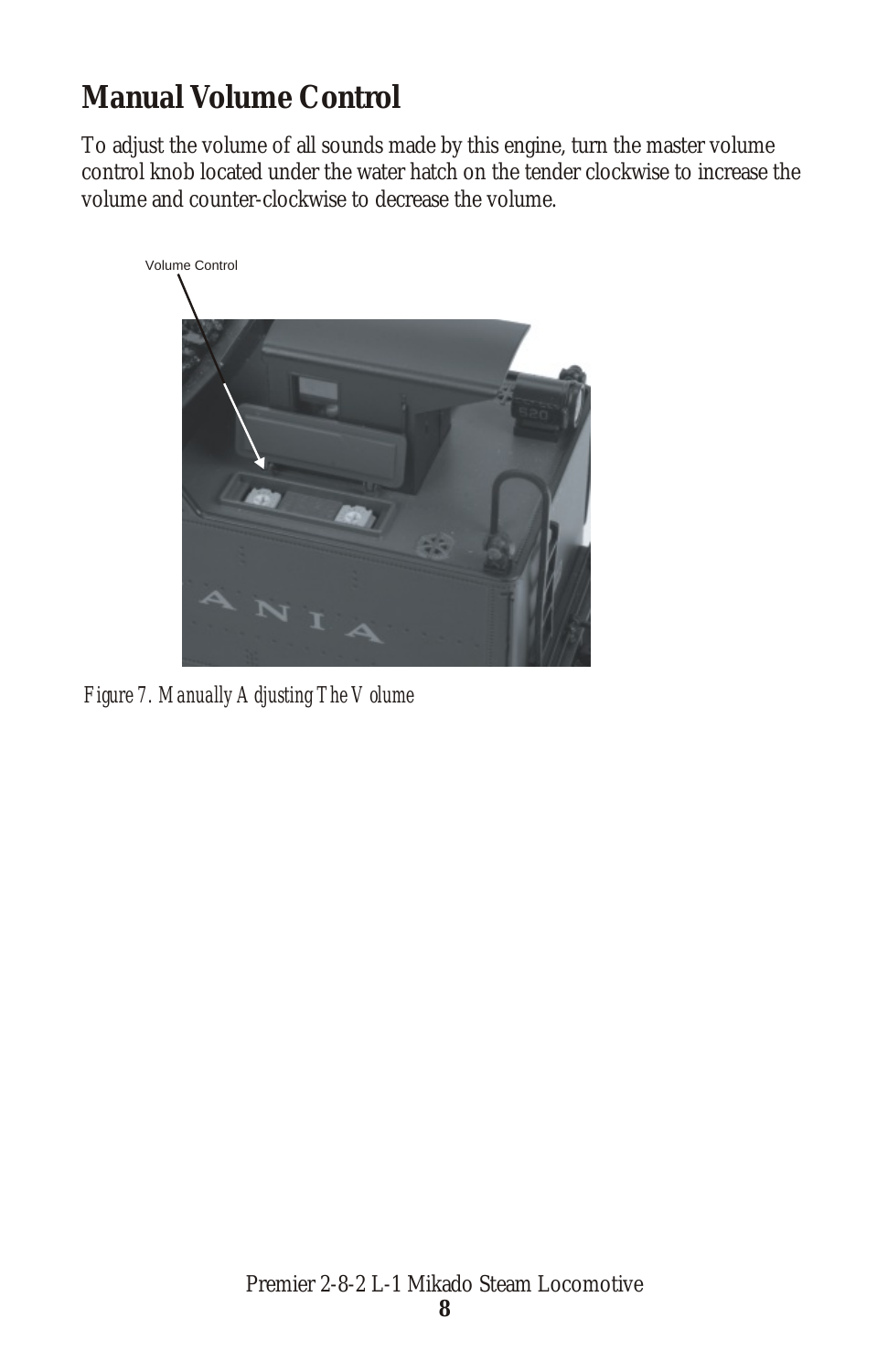## **Proto-Sound 2.0 Operating Instructions**

This manual contains the operating instructions for Proto-Sound 2.0 in conventional mode only. Instructions for accessing DCS command mode features accompany the DCS Remote Control System equipment.

#### **Activating Proto-Sound 2.0 Conventional Mode Features**

Proto-Sound 2.0 features are activated by sequences of Bell and Horn button pushes described below. Please read the full descriptions of each feature before using it. To use these buttons to activate features rather than to blow the horn or ring the bell, you should tap the buttons very quickly with a ½-second pause between button presses. You may need to practice your timing to make this work smoothly.

| <b>Timing Chart</b> |                                 |         |                    |         |
|---------------------|---------------------------------|---------|--------------------|---------|
| Press               | $\frac{1}{2}$ Sec.              | Press   | $\frac{1}{2}$ Sec. | Press   |
| <b>Whistle</b>      | Pause                           | Bell    | Pause              | Bell    |
| Short &             |                                 | Short & |                    | Short & |
| Firm                |                                 | Firm    |                    | Firm    |
|                     | Total Time Lapse: 1 1/2 Seconds |         |                    |         |

| <b>Feature to Be Activated</b>                                    | <b>Button Code:</b>                         |
|-------------------------------------------------------------------|---------------------------------------------|
| Freight Yard or Passenger Station Sounds  1 Bell, 2 Horn/Whistles |                                             |
| Fire the Rear Coupler                                             | 1 Bell, 3 Horn/Whistles                     |
| Fire the Front Coupler                                            | 1 Bell, 4 Horn/Whistles                     |
| Speed Control On/Off                                              | 1 Horn/Whistle, 2 Bells (from Neutral only) |
| Lock into a Direction                                             | 1 Horn/Whistle, 3 Bells                     |
| <b>Reset to Factory Defaults</b>                                  | 1 Horn/Whistle, 5 Bells (from Neutral only) |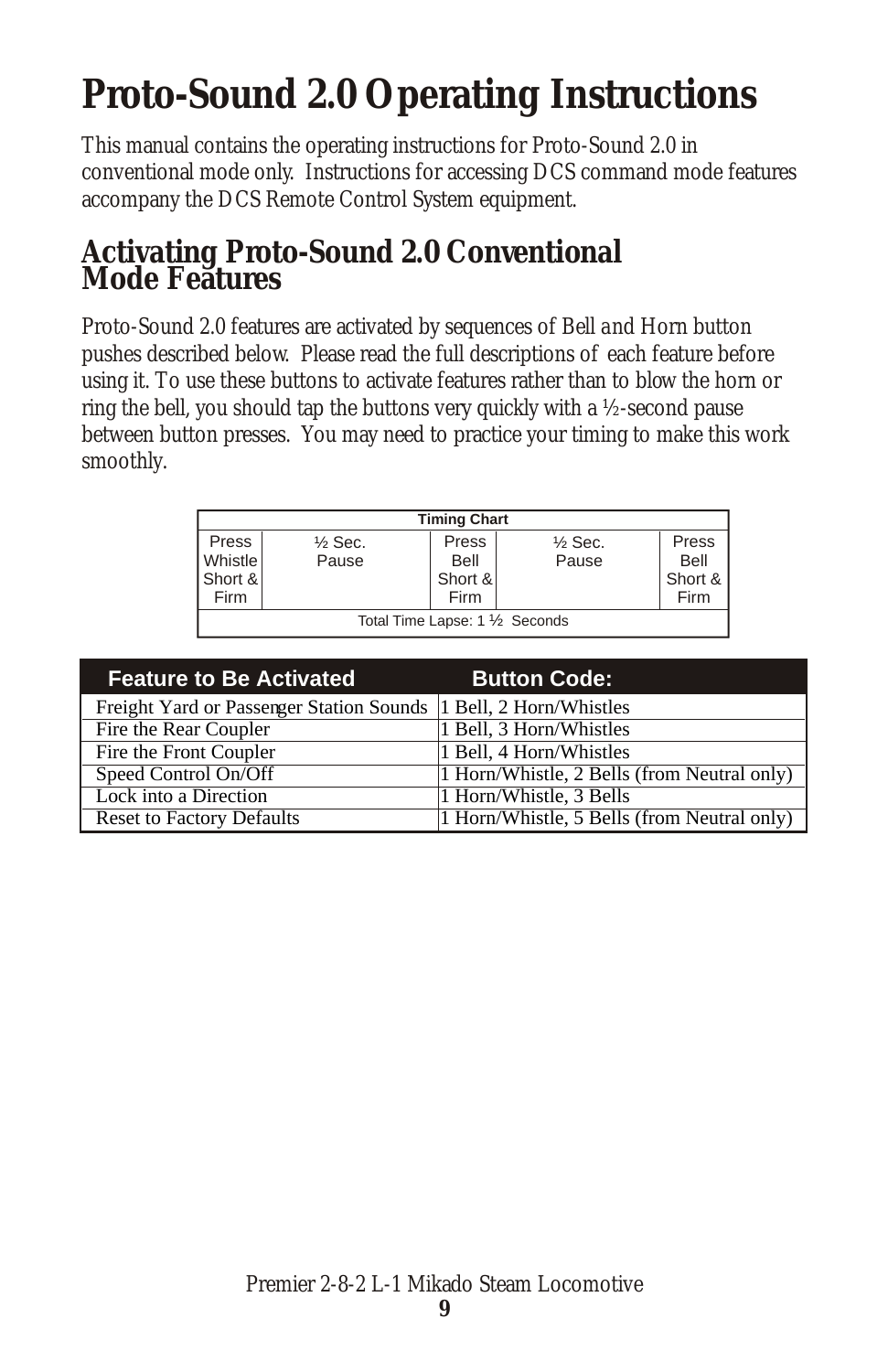#### **Freight Yard Sounds (FYS) or Passenger Station Announcements (PSA):**

Your engine is equipped with a sound package of either freight yard or passenger station sounds that you can play. **Each sequence described below will play as long as it is left on, randomly generating sounds, but be sure to allow approximately 30 seconds between the button pushes described below to allow the FYS/PSA sufficient time to run through each sequence.**

- ! To cue the sound system to play the FYS/PSA, quickly but firmly tap the Bell button once followed by 2 quick taps of the Horn/Whistle button while the engine is moving. Tap the buttons quickly but allow approximately ½ second between each press.
- Press the Direction button once to stop the engine. This will trigger the first sequence of FYS/PSA. The reverse unit is temporarily disabled so that the train will not move as you use the Direction button to trigger the sounds, and Proto-Sound 2.0 has disabled operator control over the Horn/Whistle and Bell buttons until the full FYS/PSA sequence is complete.
- After waiting about 30 seconds for that sequence to run, press the Direction button again to trigger the second sequence of FYS/PSA.
- ! After about 30 seconds, press the Direction button again to trigger the third FYS/PSA sequence.
- ! Again, after allowing about 30 seconds for that sequence to run, press the Direction FYS/PSA will continue, and within a few seconds, the engine will start and move out on its own at the current throttle setting, in the same direction it was traveling when you began the sequence. Once the bell turns off, the operator regains control of the transformer's Bell and Horn/Whistle buttons and can ring the bell or blow the horn/whistle as usual.

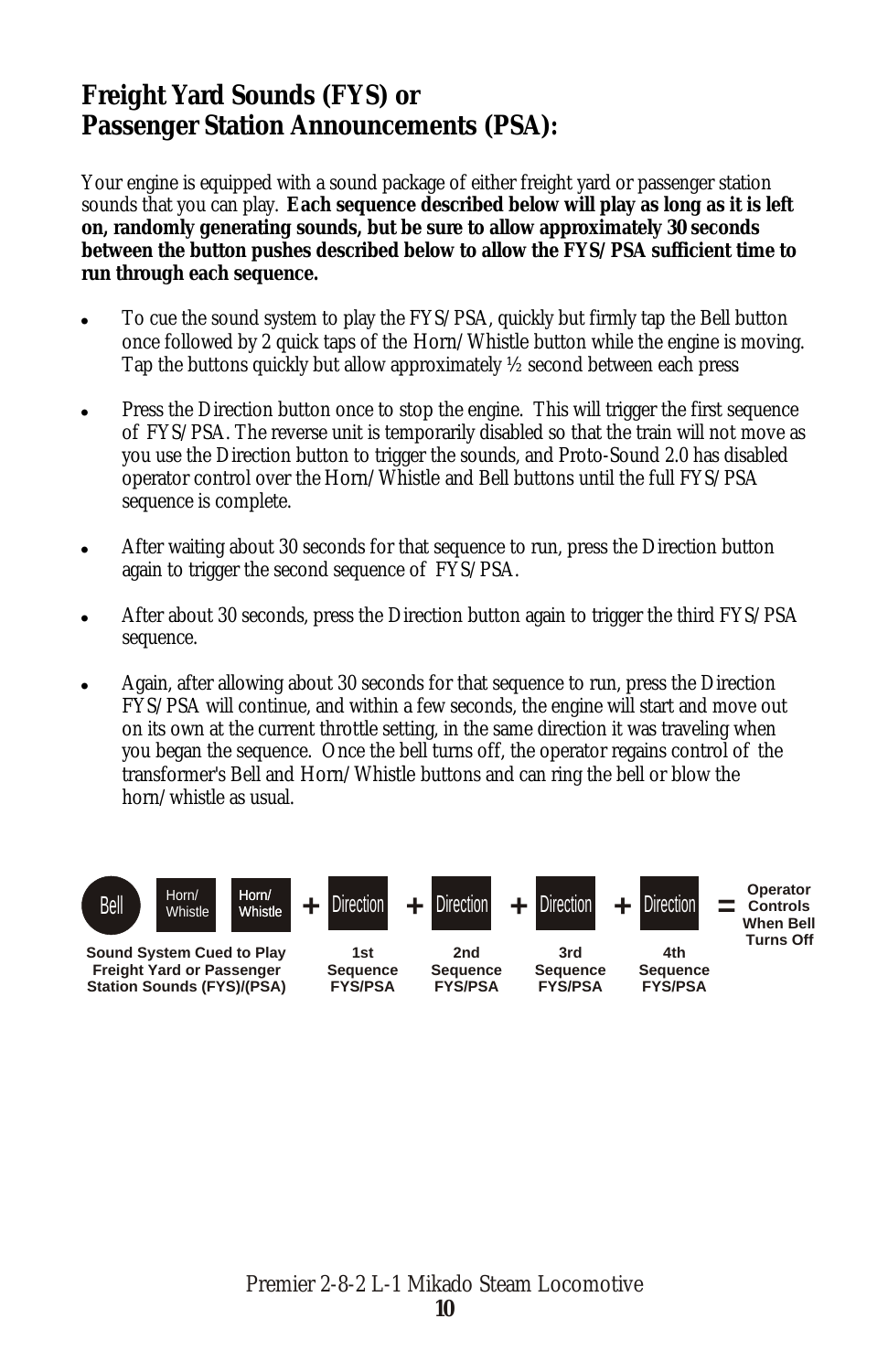#### **Tips on Using FYS/PSA**

- You can terminate FYS/PSA at any time by turning off power to the track for 15 seconds.
- ! You do not have to be in Forward to use FYS/PSA. At the conclusion of the full sequence, the train will pull away from the station in whatever direction you were
- going when you activated the feature. ! You can use FYS/PSA even if you are double-heading with another engine. If the second engine is not equipped with Proto-Sound 2.0, you must remember not to leave the throttle at a high voltage level once you have stopped the engine to run the FYS/PSA. Otherwise, the engine without FYS/PSA will begin vibrating on the track as its motors strain to move the train, since they cannot be automatically disabled during the FYS/PSA cycle (or if an original Proto-Sound engine, FYS/PSA are triggered differently and that engine's motor-disable feature will not be active when you run FYS/PSA in Proto-Sound 2.0).
- FYS/PSA can be triggered from Neutral. It will operate the same as if triggered while in motion except that, at the conclusion of the FYS/PSA, the engine will depart in the next direction of travel, as opposed to the direction it was traveling before entering Neutral.

## **Proto-Coupler® Operation**

This locomotive is equipped with one or more coil-wound Proto-Couplers for remote uncoupling action. Because Proto-Couplers are controlled through the Proto-Sound 2.0 microprocessor, they do not require an uncoupling track section or modification to your layout to function. You can fire a coupler from neutral or while in motion. Use the code shown below (and in the chart on p. 7) to fire the coupler(s).

**Rear Coupler:**

To fire the rear coupler, quickly tap the Bell button once followed by three quick taps of the Horn button, allowing approximately ½ second to lapse between each quick button press. The sound of the liftbar and air line de pletion will play, and the knuckle will be released.

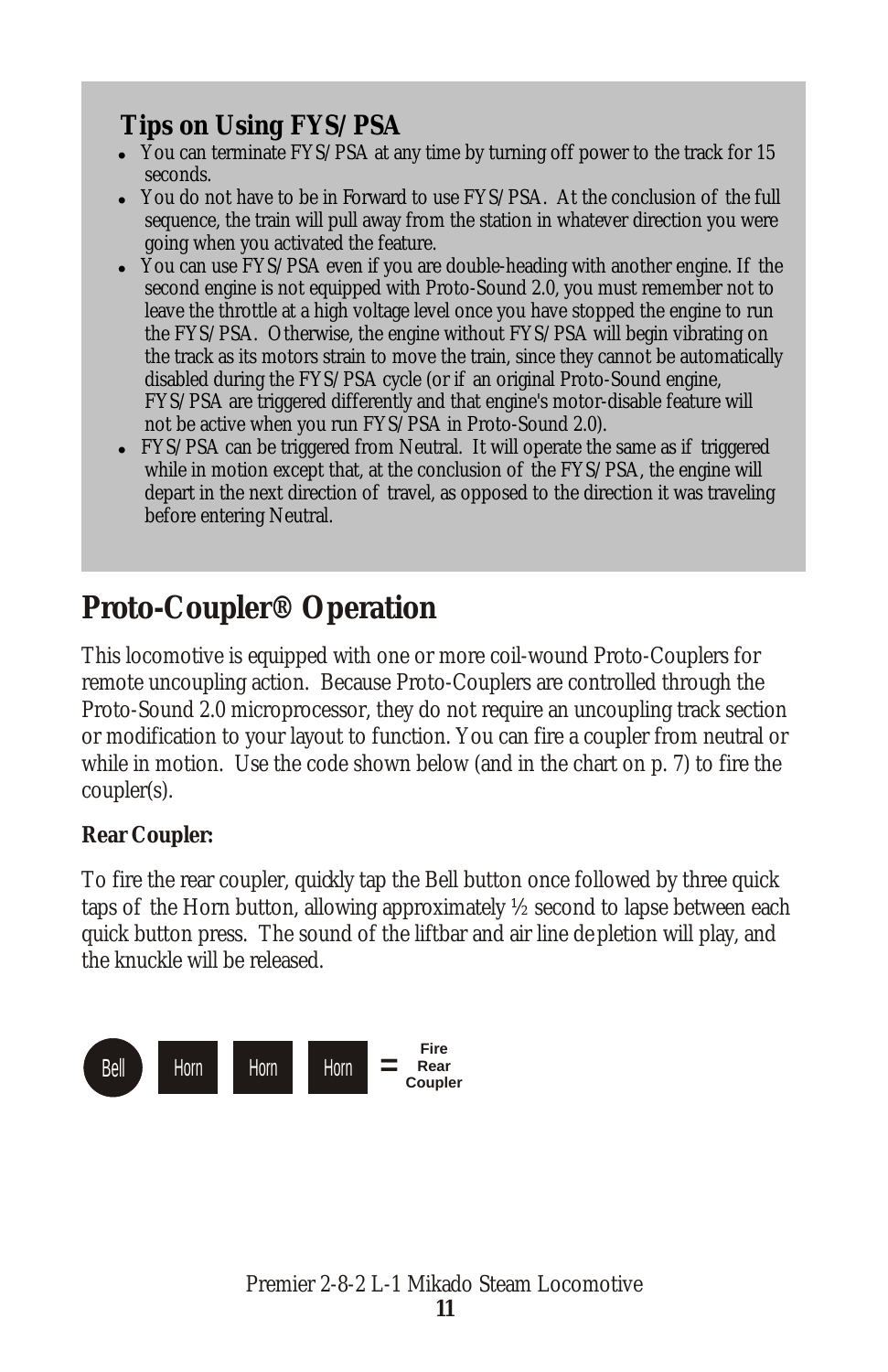**Front Coupler:**

To fire the front coupler (if your engine has one), quickly tap the Bell button once followed by four quick taps of the Horn button, allowing approximately ½ second to lapse between each quick button press. The sound of the liftbar and air line depletion will play, and the knuckle will be released.



## **Speed Control**

M.T.H. engines equipped with Proto-Sound 2.0 have speed control capabilities that allow the engine to maintain a constant speed up and down grades and around curves, much like an automobile cruise control. You can add or drop cars on the run, and the engine will maintain the speed you set.

While the engine is programmed to start with the speed control feature activated, you can opt to turn it off. This means the engine's speed will fall as it labors up a hill and increase as it travels downward. It is also affected by the addition or releasing of cars while on the run. Because the engine will run more slowly at a given throttle voltage when speed control is on than when it is off, you should adjust the throttle to a lower power level for operation with speed control off to avoid high-speed derailments. When speed control is off, the volume will drop to allow for better low voltage operation.

**To turn speed control on and off**, put the engine in neutral, then quickly tap the transformer's Horn button one time then quickly tap the Bell button two times, allowing approximately ½ second to lapse between each quick button press. Two horn blasts will indicate that the engine has made the change. Repeat the 1 horn, 2 bells code to return it to the other condition. You will want to do this during the initial neutral upon start-up if you ever couple this engine to another engine that is not equipped with speed control to avoid damaging the motors in either engine. Each time you shut down the engine completely, it will automatically turn speed control on.

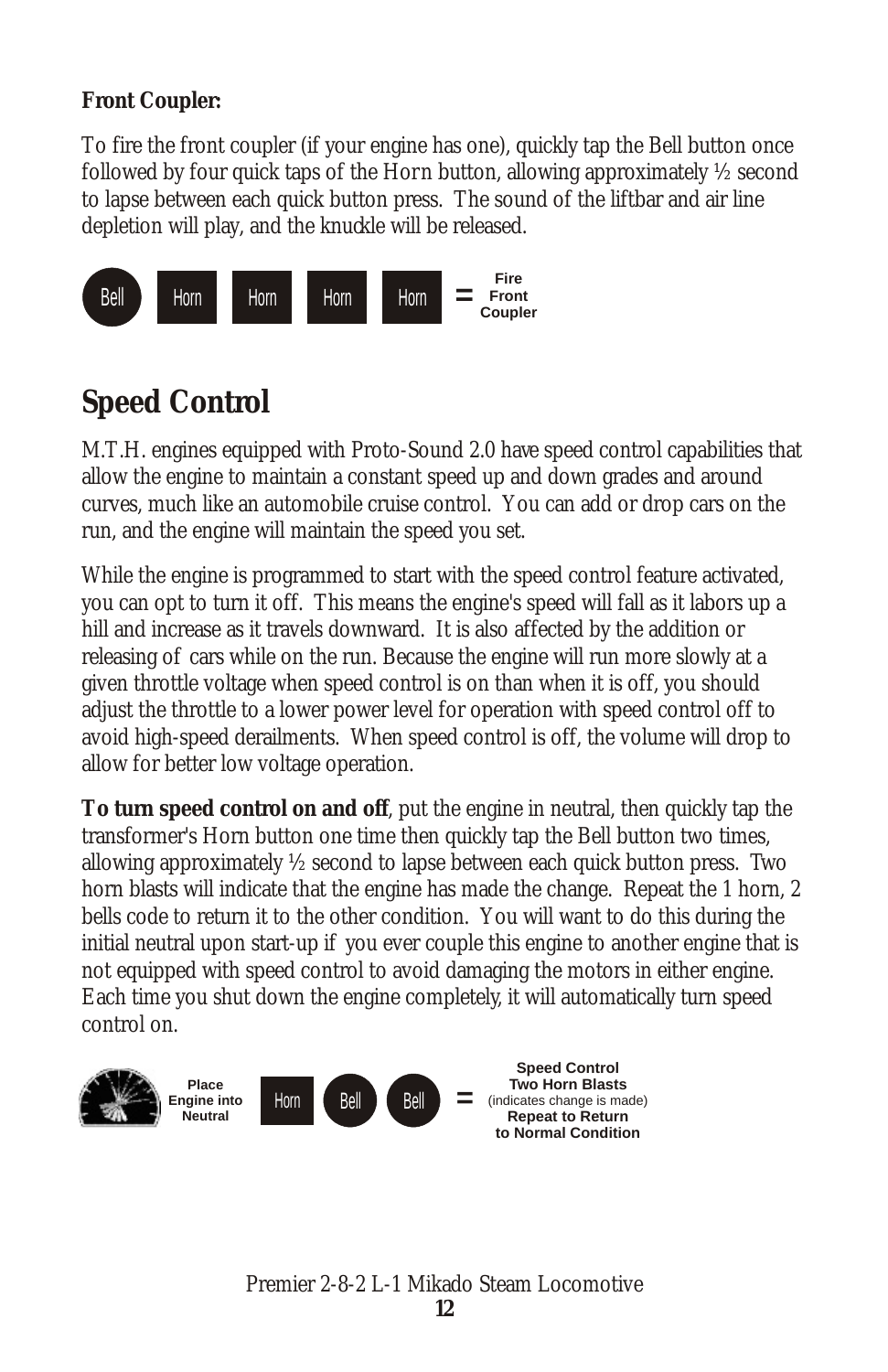## **Locking Locomotive Into A Direction**

You can lock your engine into a direction (forward, neutral, or reverse) so that it will not change directions. To do this, put the engine into the direction you want (or into neutral to lock it into neutral), run it at a very slow crawl (as slowly as it will move without halting), and quickly but firmly tap the Horn button once followed by three quick taps of the Bell button, allowing approximately ½ second to lapse between each quick button press. Two horn blasts will indicate that the engine has made the change. The engine will not change direction (including going into neutral) until you repeat the 1 horn, 3 bells code to return the engine to its normal condition, even if the engine is kept without power for extended periods of time.



## **Reset To Factory Default**

To override the settings you currently have assigned to the engine and reset it to its factory defaults, while in Neutral tap the Horn button quickly once, followed by five quick taps of the Bell button, allowing approximately ½ second to lapse between each quick button press. Two horn blasts will indicate that the engine has made the change.



## **Automatic Sound Effects**

Certain Proto-Sound 2.0 sound effects automatically play in programmed conventional mode conditions:

•Squealing Brakes play any time the engine's speed decreases rapidly.

•Cab Chatter plays at random intervals when the engine idles in neutral.

•Engine Start-up and Shut-down sounds play when the engine is initially powered on or is powered off for five seconds or more.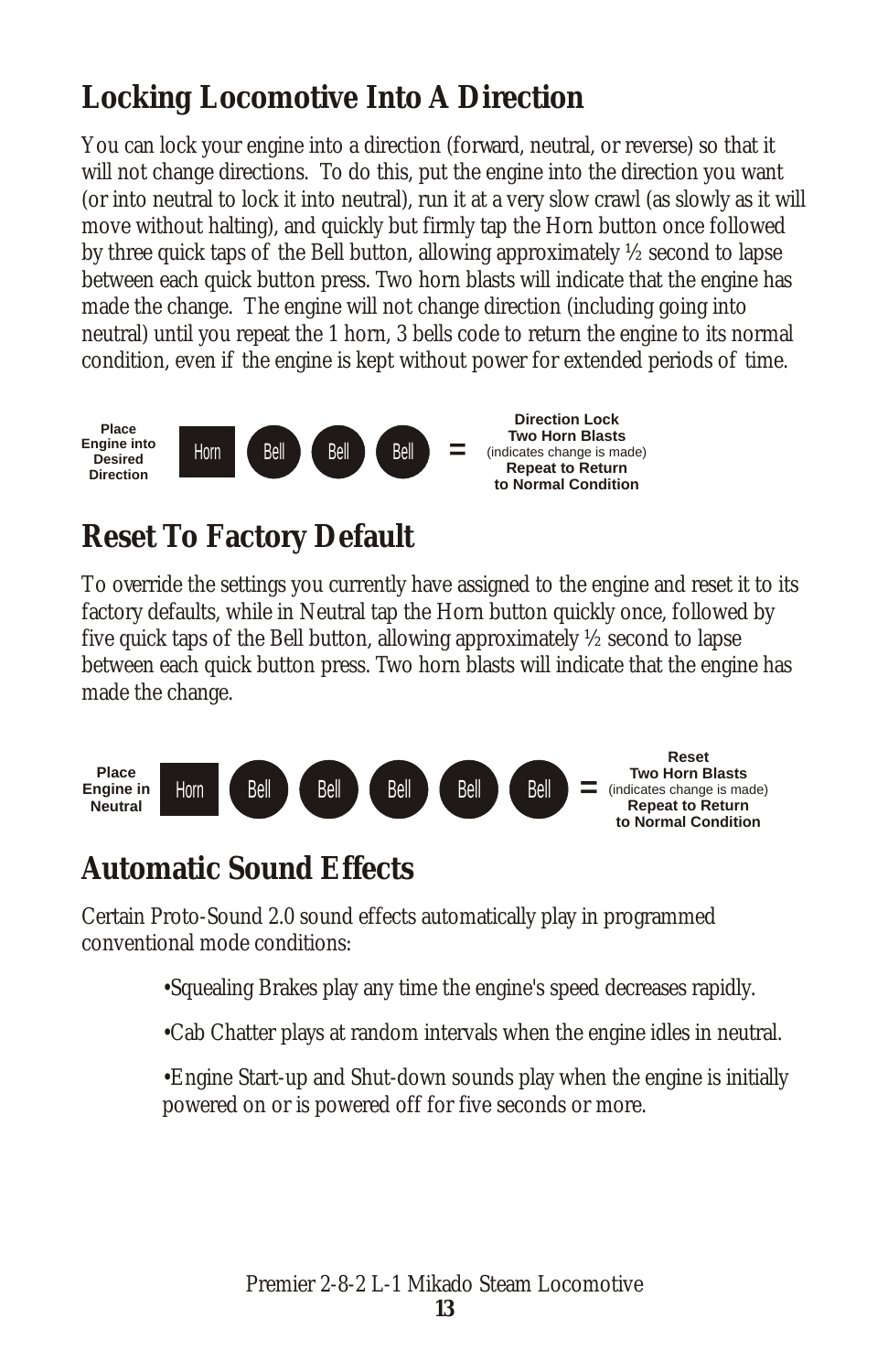## **Maintenance Lubricating and Greasing Instructions**

The engine should be well oiled and greased in order to run properly.

You should regularly lubricate all side rods, linkage components and pickup rollers to prevent them from squeaking. Use light household oil and follow the lubrication points marked "L" in Fig. 8. Do not over-oil. Use only a drop or two on each pivot point.





*Figure 8. Lubrication Points on the Locomotive*

The locomotive's internal gearing was greased at the factory and should not need additional grease until after 50 hours of operation or one year, whichever comes first. To access the gear box and axles, do the following:

1. Turn the engine upside down.

2. Remove the Phillips screws (marked "GREASE") located at each set of wheels and under pick up rollers (Fig. 9).

3. Use a grease tube dispenser to put a small amount (approx. 1-2 ml.) of lithiumbased grease into the screw holes.

4. Replace the screws.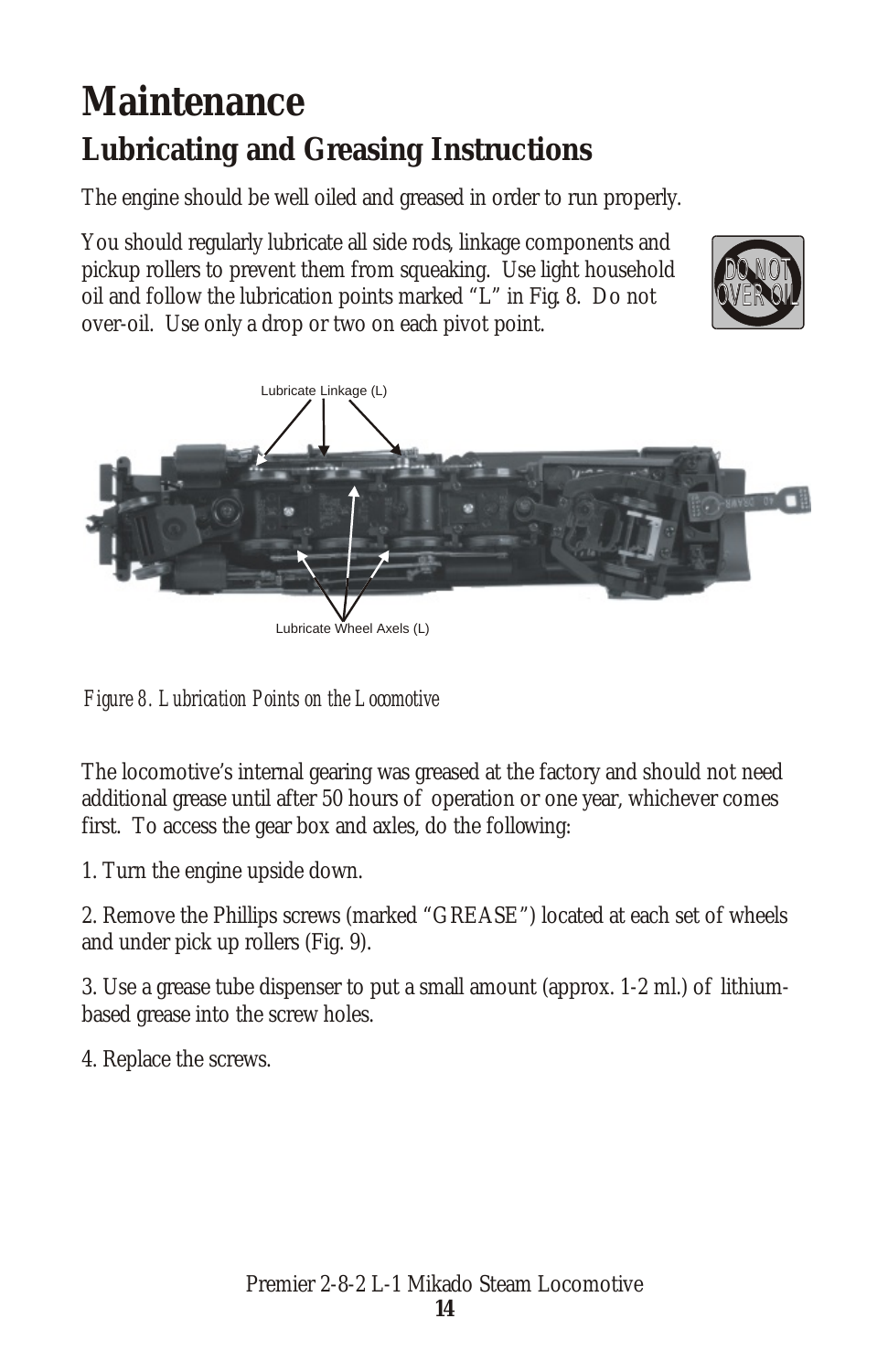

*Figure 9. Removing the Body and Lubricating the Grease Points*

## **Cleaning the Wheels, Tires and Track**

Periodically check the locomotive wheels and pickups for dirt and buildup, which can cause poor electrical contact and traction as well as prematurely wear out the neoprene traction tires.

Wheels and tires can be cleaned using denatured (not rubbing) alcohol applied with a cotton swab.



Premier 2-8-2 L-1 Mikado Steam Locomotive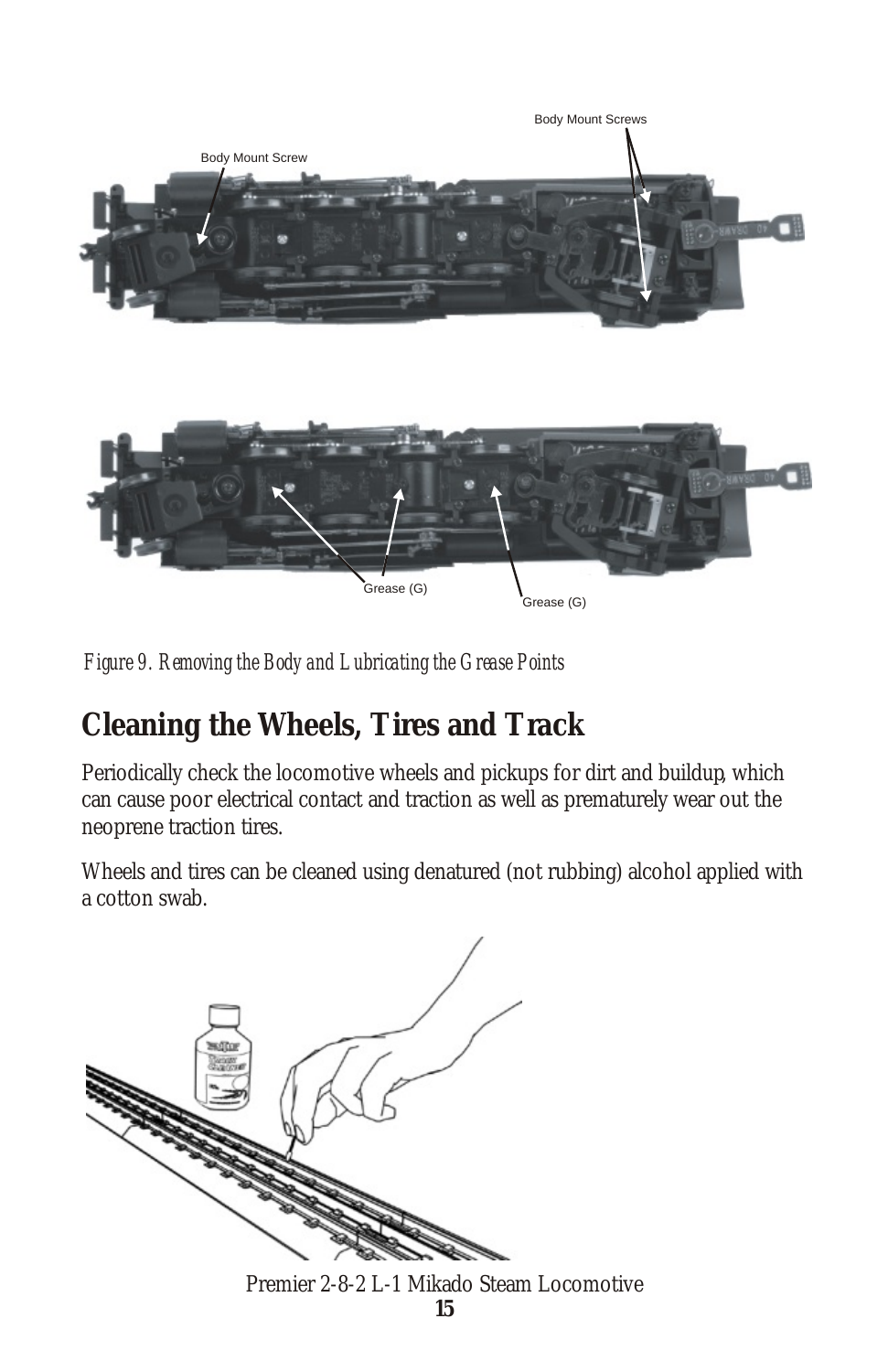## **Traction and Tire Replacement Instructions**

Your locomotive is equipped with two neoprene rubber traction tires on the rear set of flanged drivers. While these tires are extremely durable, you may need to replace them at some point.

1. Remove the side rods from the wheels in order to slip the new tire over the grooved drive wheel. Make sure to note the position of all rods before removing.

2. Make sure the old tire has been completely removed from the groove in the drive wheel, using a razor blade or small flathead screwdriver to pry away any remains.

3. Slip the new tire onto the wheel. You may find it useful to use two small flathead screwdrivers to stretch the tire over the wheel.

4. If you twist the tire while stretching it over the wheel, you will need to remove and reinstall the tire. Otherwise your engine will wobble while operating.

5. Make sure the tire is fully seated inside the groove. Use a razor blade to trim away any excess tire that doesn't seat itself inside the groove properly.

6. Reinstall the side rods in the same positions as noted. Failure to align rods may cause binding or damage to the drive system.

One set of replacement tires is packaged with your model. Additional sets are available directly from the M.T.H. Parts Department (phone: 410-381-2580; e-mail: parts@mth-railking.com; mail: 7020 Columbia Gateway Drive, Columbia MD 21046-1532).

## **Headlight Replacement Instructions**

The locomotive's lights are controlled by a constant voltage circuit in the engine. They are easy to remove and replace when they burn out. See the diagrams and directions below for instructions on accessing and replacing the light bulbs in this locomotive.

You can obtain replacement bulbs directly from the M.T.H. Parts Department (order online: www.mth-railking.com, e-mail: parts@mth-railking.com; mail: 7020 Columbia Gateway Drive, Columbia MD 21046-1532, FAX: 410-381-6122).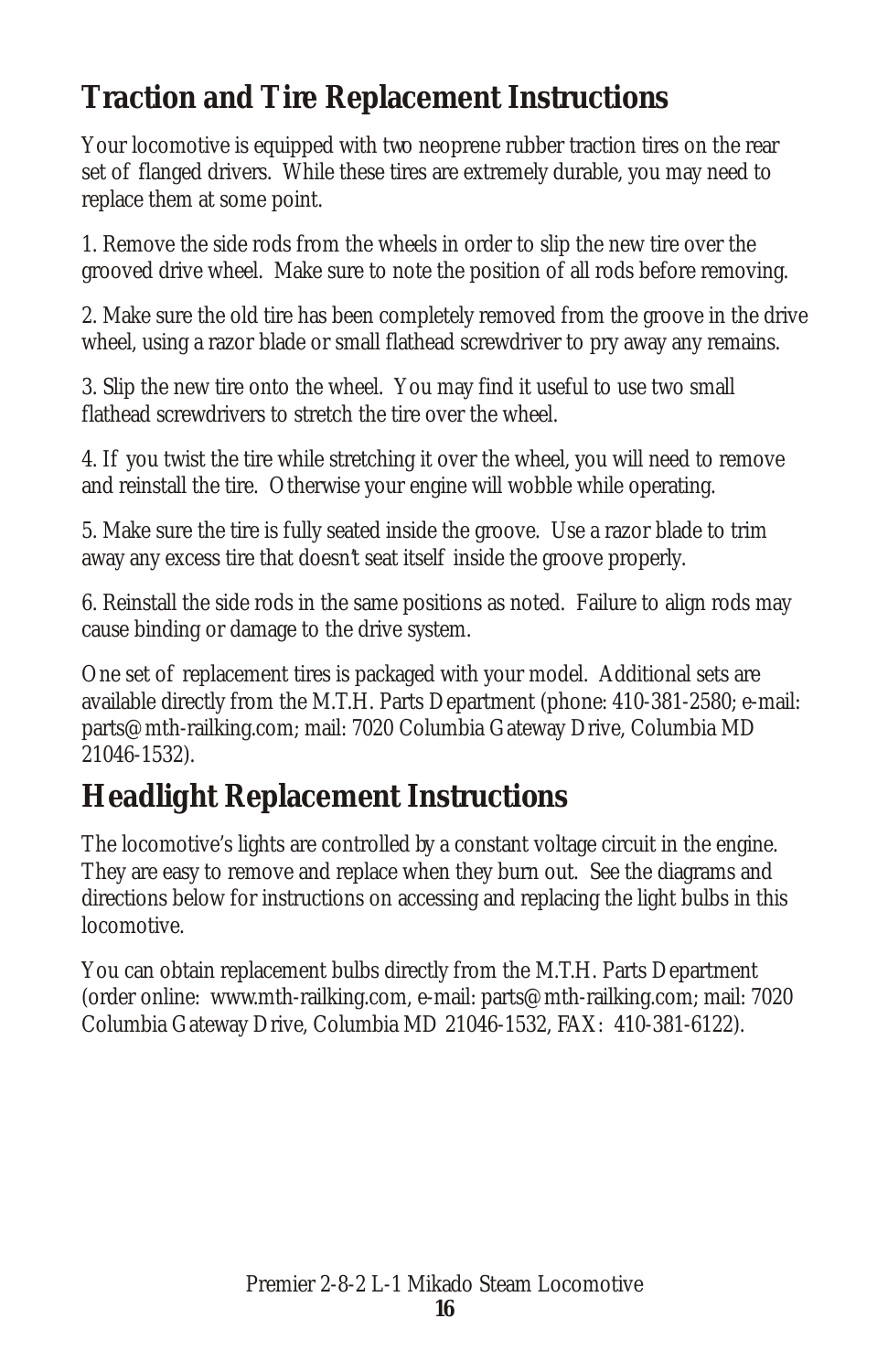**To Replace Headlight:**

1. Remove the body mount screws as shown in Fig. 8 and separate the boiler from the chassis.

2. Remove the screw attaching the smokebox front and pull the smokebox front from the boiler shell. (Fig 10)

3. Gently pull the bulb from the headlight shell and separate the blue connector inside the smokebox area. (Fig 11)

4. Insert the replacement bulb and the smokebox front being careful not to pinch any of the wires.

5. Place the boiler back on the chassis. Make sure that no wires are pinched. Then replace the body mount screws.



*Figure 11*

Premier 2-8-2 L-1 Mikado Steam Locomotive **17**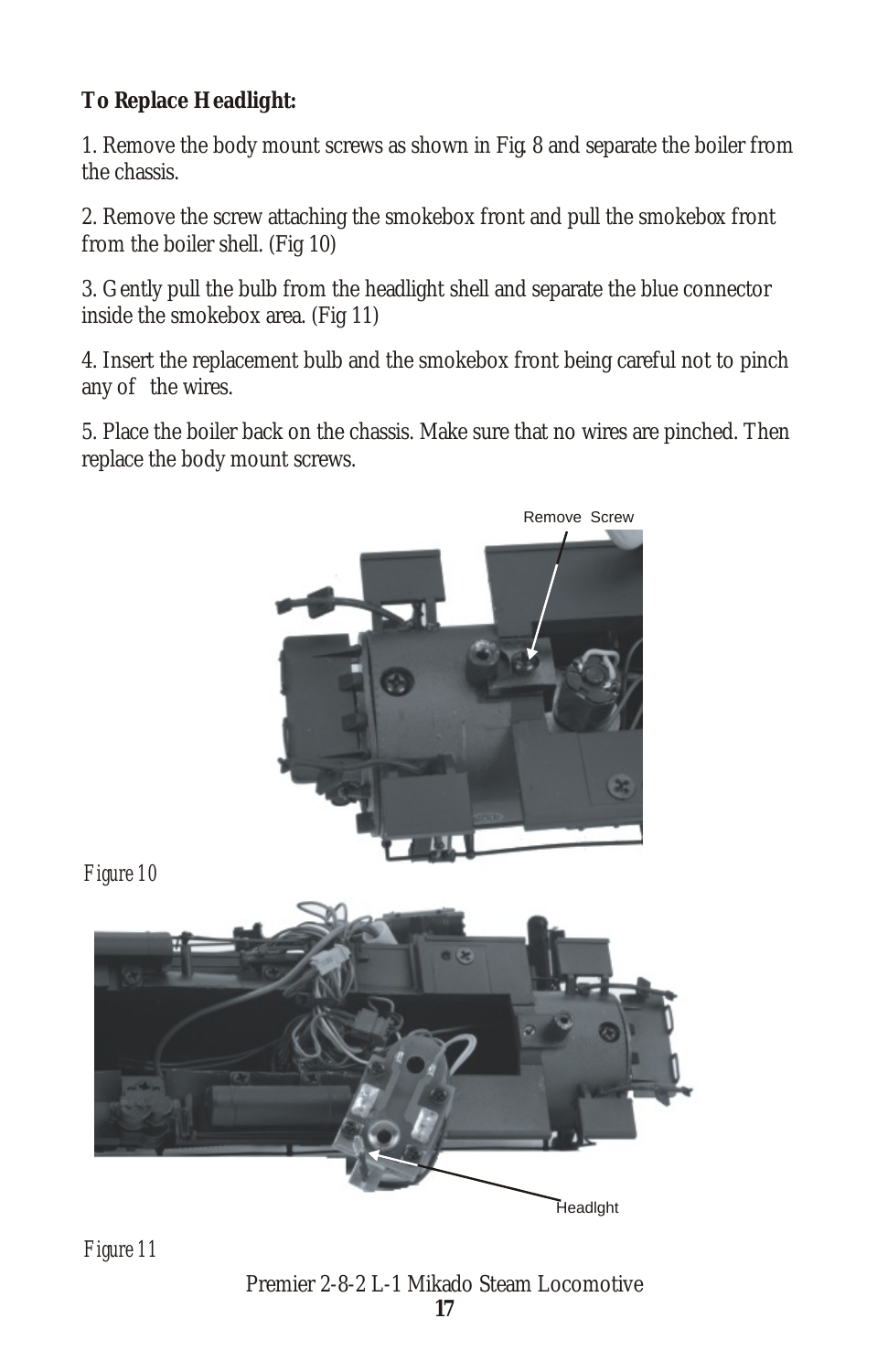## **Self Charging Battery Back-up**

The special NiCad 2.4v self-charging battery recharges continuously during train operation and should last for up to five years. The battery is a dry battery that should not leak or cause any damage to your engine. Depending upon when your engine was built, it may need to be charged right out of the box. If engine sounds seem distorted or garbled at low voltages or become silent when power from the transformer is turned off, test the battery to determine whether it should be recharged or replaced.

**Test:** Put the engine in neutral and leave the track voltage at 10-12 volts (high enough for the lights to shine brightly) for 15 minutes.

**Recharge:** If the sounds are improved at the end of the 15-minute test charge, the battery charge has run down and can be recharged. There are a number of ways you can do this:

> • Leave the engine in neutral with track voltage at 10-12 volts for 6-7 hours so the battery can fully recharge (if your engine has a smoke unit, be sure it is turned off).

•Use M.T.H.'s battery recharger (sold separately) that plugs into a wall outlet and a special port under the engine to recharge the battery overnight without leaving it on the track.

**Replace:** If the sounds are not improved at the end of the 15-minute test charge, it is time to replace the battery. Available through M.T.H. Parts.

DO NOT substitute alkaline batteries for these NiCad batteries. Using alkaline batteries in this system can result in damamge to the PS 2.0 circuit board and/or the batteries.

\*\*Do not use alkaline batteries for testing or checking purposes for the 3-Volt PS2 boards. Using alkaline batteries will damage the 3-Volt battery charging circuit.\*\*







*Figure 13*

Premier 2-8-2 L-1 Mikado Steam Locomotive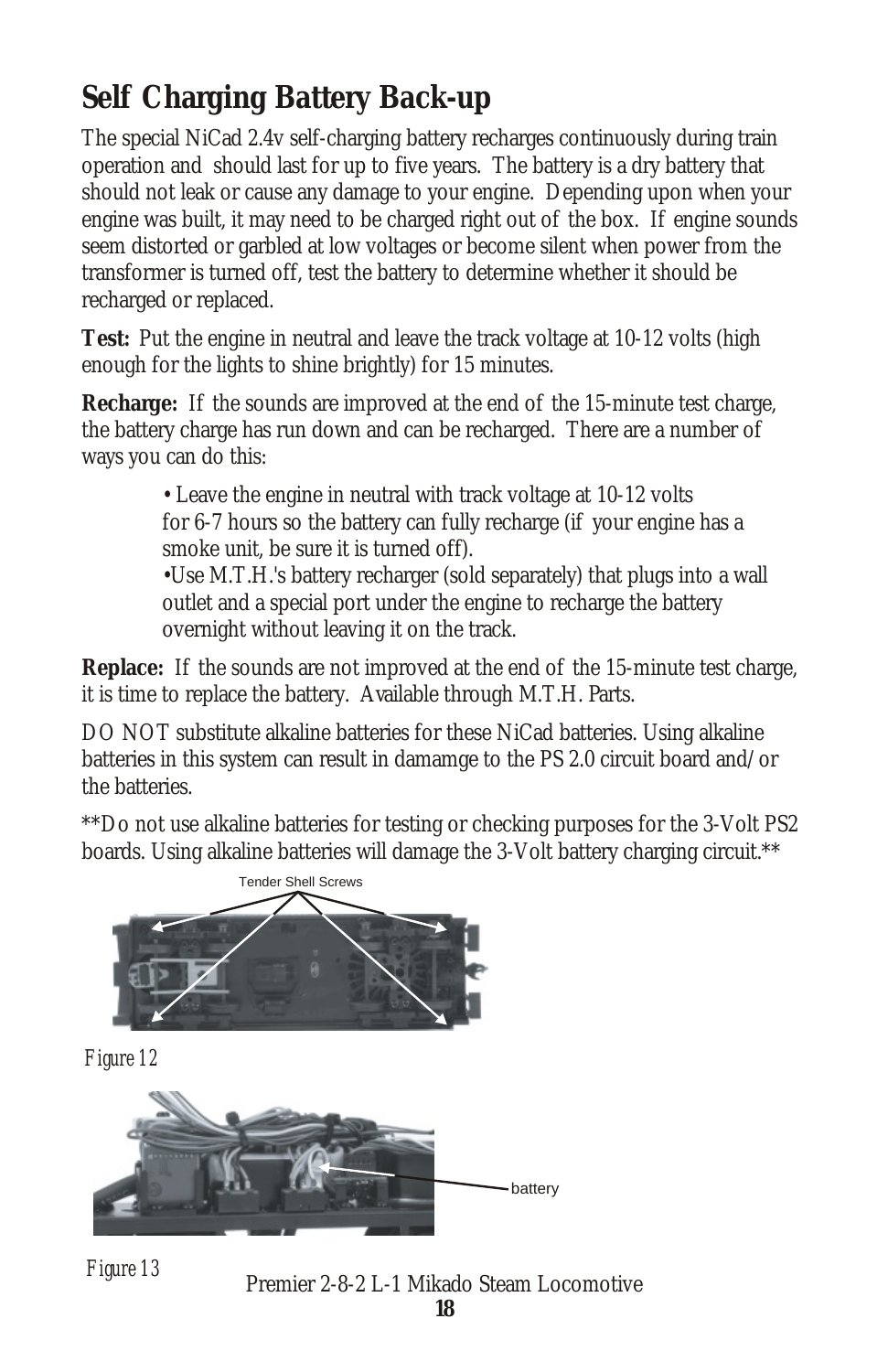## **ProtoSmoke® Unit Operation**

This Premier steam locomotive contains a self-powered smoke unit that outputs smoke through the smokestack on the roof of the engine. The smoke unit is essentially a small heating element and wick that soaks up and then heats a mineral oil-based fluid that emits a harmless smoke. The smoke is then forced out of the stack by a small electric fan. Smoke volume is controlled by the Proto-Sound 2.0 system.

With a few easy maintenance steps, you should enjoy trouble-free smoke unit operation for years.

When preparing to run this engine, add 15-20 drops of smoke fluid through the smokestack (see Fig. 14). We recommend M.T.H. ProtoSmoke, Seuthe, LGB, or LVTS fluids. Do not overfill the unit or the fluid may leak out and coat the interior engine components.





*Figure 14 Figure 15*

If you choose not to add the fluid (or have already added the fluid but choose to run smoke-free), turn off the smoke unit switch located under the water hatch on the tender (see Fig. 15). Failure either to add fluid to the unit or to turn it off may damage the smoke unit heating element and/or wick material.

When the smoke output while running the engine begins to diminish, add another 10-15 drops of smoke fluid or turn the smoke unit off.

When storing the unit for long periods of time, you may want to add about 15 drops of fluid to prevent the wick from drying out.

After removing the engine from storage, add another 25 drops of fluid, letting the wick soak up the fluid for 15 minutes prior to operation.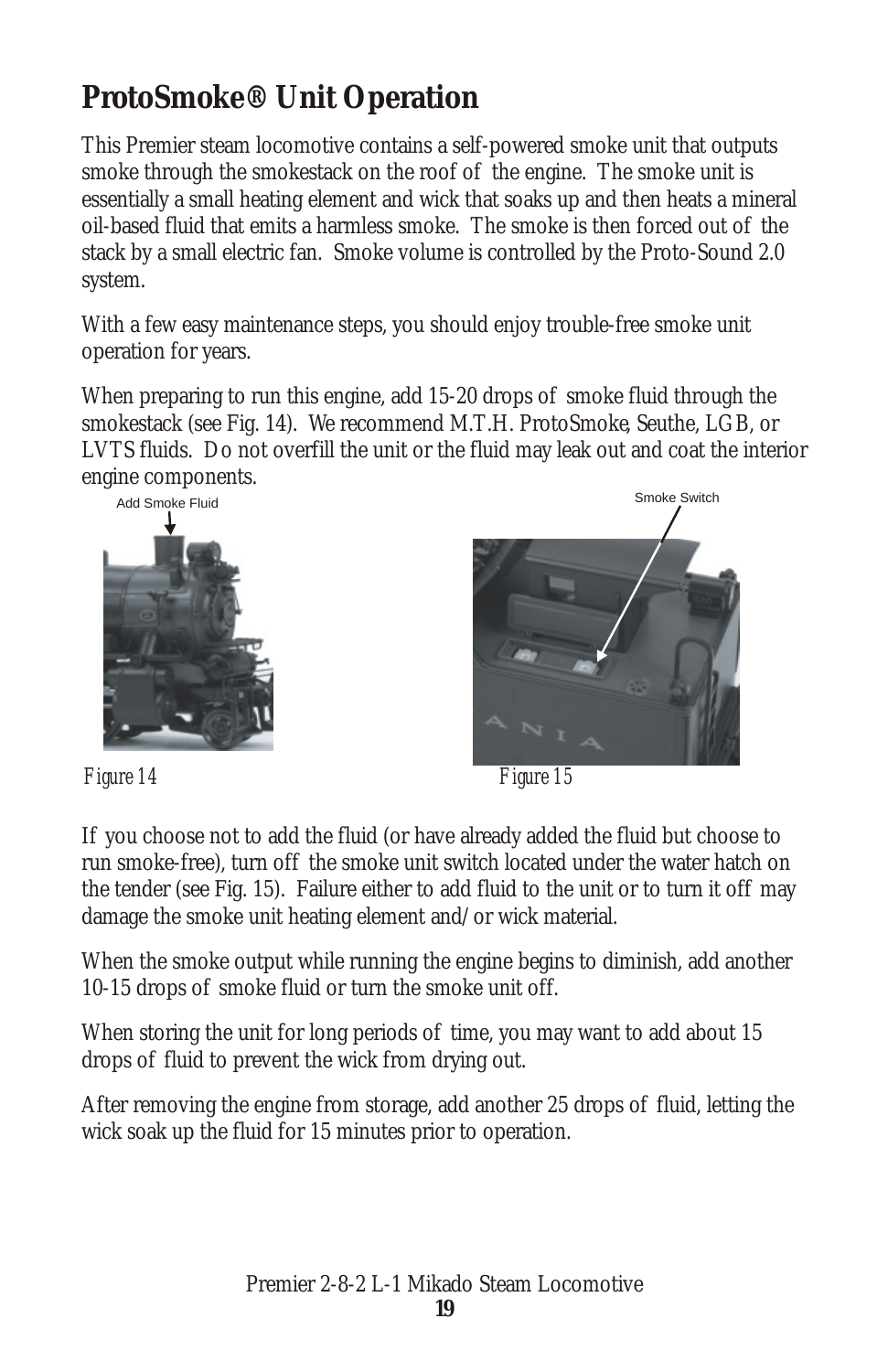If you experience poor or no smoke output when the smoke unit is on and has fluid, check the wick to see if it has become hard, blackened, and unabsorbent around the heating element. To remove the smoke unit you will first have to remove the boiler shell (by removing the body mounting screws shown in Fig. 9 on pg. 15), board and bracket that block the smoke unit assembly from being accessed. To do this, follow these instructions:

1. Unplug the two wiring harnesses from the board mounted to the inside of the boiler and behind the smoke unit.

2. Remove the two screws securing the smoke unit inside the shell as seen in Fig. 16.

3. With the board free of the mounting screws, slide the assembly out of the boiler as seen in Fig. 17.



*Figure 16 Figure 17*

4. Once the unit is freed, remove the inspection cover (Fig. 17). Inspect the wick; if it is darkly discolored and hard, it should be replaced.

Replacement parts and wick replacement instructions are available directly from the M.T.H. Parts Department phone: 410-381-2580; e-mail: parts@mthrailking.commail: 7020 Columbia Gateway Drive, Columbia MD 21046-1532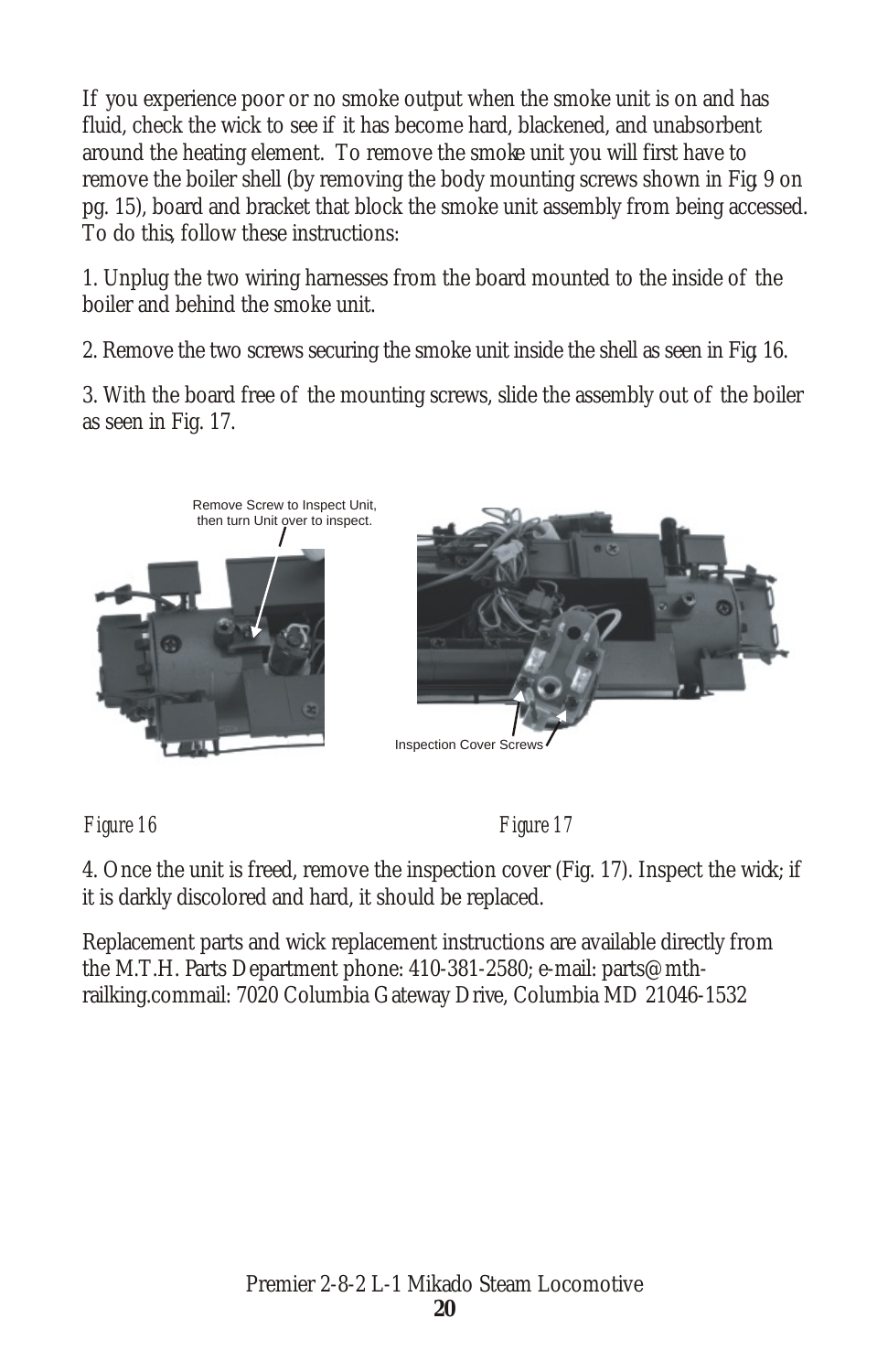## **Troubleshooting Proto-Sound® Problems**

Although Proto-Sound 2.0 has been designed and engineered for ease of use, you may have some questions during initial operation. The following table should answer most questions. If your problem cannot be resolved with this table, contact M.T.H. for assistance (telephone: 410-381-2580; fax: 410-423-0009; service@mth-railking.com, 7020 Columbia Gateway Drive, Columbia MD 21046-1532).

| <b>Starting Up</b>                                                                                                                                            | Remedy                                                                                                                                                                                                |
|---------------------------------------------------------------------------------------------------------------------------------------------------------------|-------------------------------------------------------------------------------------------------------------------------------------------------------------------------------------------------------|
| When I first turn the power on, the<br>engine will not begin to run. I<br>have to turn the throttle off and<br>then on again to get the engine to<br>operate. | This is normal behavior. To<br>prevent accidental high-speed<br>start-ups, Proto-Sound 2.0 is<br>programmed to start up in neutral<br>anytime track power has been<br>turned off for several seconds. |
| <b>Whistle/Horn</b>                                                                                                                                           | Remedy                                                                                                                                                                                                |
| When I press the whistle/horn<br>button, the bell comes on instead.                                                                                           | Reverse the transformer leads.                                                                                                                                                                        |
| I can't get the horn to blow when I<br>press the whistle button.                                                                                              | You may be pressing the button<br>too quickly. Try pressing the<br>whistle/horn button more slowly,<br>taking approximately one full<br>second to fully depress the button.                           |
| <b>Bell</b>                                                                                                                                                   | Remedy                                                                                                                                                                                                |
| When I press the whistle button,<br>the bell sounds.                                                                                                          | Reverse the transformer leads.                                                                                                                                                                        |
| I can't get the bell to ring when I<br>press the bell button.                                                                                                 | You may be pressing the button<br>too quickly. Try pressing the bell<br>button more slowly, taking<br>approximately one full second to<br>fully depress the button.                                   |
| The bell won't work on a separate<br>bell button.                                                                                                             | Check the wiring of the separate<br>button.                                                                                                                                                           |
| Coupler                                                                                                                                                       | Remedy                                                                                                                                                                                                |
| When I try to fire the coupler, FYS<br>starts.                                                                                                                | You are waiting too long between<br>whistle button presses.                                                                                                                                           |
| The Proto-Coupler won't let the<br>engine uncouple on the fly.                                                                                                | Try lubricating the coupler knuckle<br>with a dry graphite lubricant. Do<br>NOT use oil.                                                                                                              |
| The coupler does not fire or stay<br>coupled.                                                                                                                 | The coupler needs to be cleaned.<br>Wipe with denatured alcohol (not<br>rubbing alcohol) and let dry.                                                                                                 |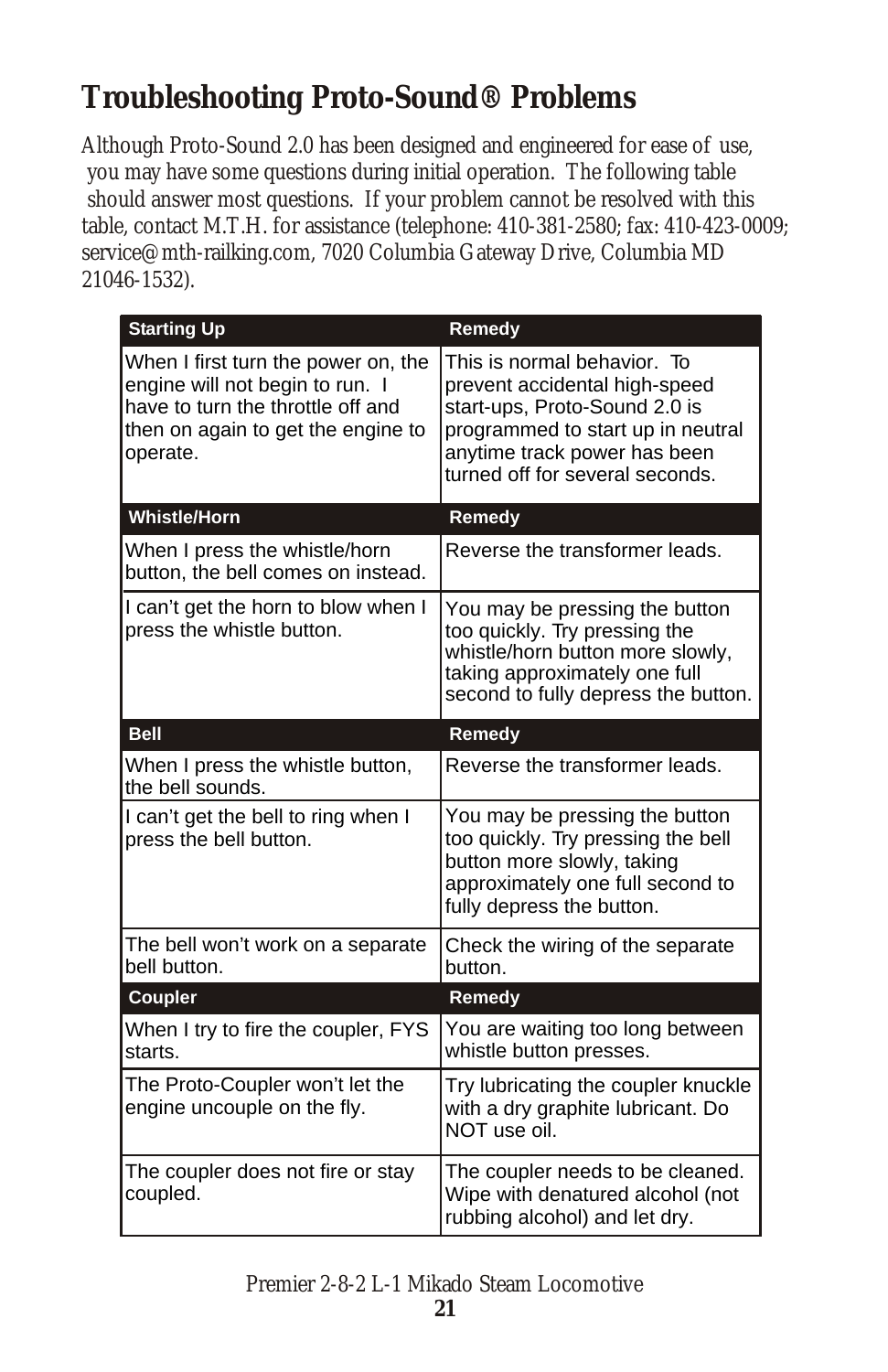| <b>Cab Chatter</b>                                                                         | <b>Remedy</b>                                                                                                                                                                                                                                                                                     |
|--------------------------------------------------------------------------------------------|---------------------------------------------------------------------------------------------------------------------------------------------------------------------------------------------------------------------------------------------------------------------------------------------------|
| Sometimes the Cab Chatter<br>sounds don't play.                                            | Cab Chatter plays only in neutral<br>at random intervals.                                                                                                                                                                                                                                         |
| Lock-out                                                                                   | Remedy                                                                                                                                                                                                                                                                                            |
| I can't get the engine to run after I<br>power up the transformer. It sits                 | The engine is locked into the<br>neutral position. Follow the<br>procedure in the "Lock into a<br>Direction" section.                                                                                                                                                                             |
| The engine won't lock into<br>forward, neutral, or reverse.                                | Engine speed must be below 10<br>scale mph (approx. 10 volts or<br>less in conventional mode).                                                                                                                                                                                                    |
| Volume                                                                                     | Remedy                                                                                                                                                                                                                                                                                            |
| The sounds seem distorted,<br>especially when the whistle or bell<br>is activated.         | Proto-Sound 2.0 volume is set too<br>high. Turn the volume control knob<br>on the bottom of the chassis<br>counter-clockwise to reduce the<br>volume.                                                                                                                                             |
| <b>Battery</b>                                                                             | Remedy                                                                                                                                                                                                                                                                                            |
| The engine will not leave the initial<br>neutral setting.                                  | Check to be sure the battery is<br>installed and fully charged. See<br>the "Self-Charging Battery Back-<br>Up" section.                                                                                                                                                                           |
| I get no sounds when the engine<br>shifts between directions.                              | The battery may be dead or need<br>to be charged. See the "Self-<br>Charging Battery Back-Up"<br>section.                                                                                                                                                                                         |
| After I turn off my transformer, my<br>engine continues to make sounds<br>before quitting. | Proto-Sound 2.0 is designed to<br>continue to sound for a few<br>seconds after power to the track<br>has been shut off.                                                                                                                                                                           |
| <b>FYS</b>                                                                                 | Remedy                                                                                                                                                                                                                                                                                            |
| The FYS sounds occasionally<br>repeat themselves.                                          | Proto-Sound 2.0 has a built-in<br>random number generator that<br>randomly selects each sound clip<br>to play. Because there are a<br>limited number of sound clips<br>available in each FYS sequence, it<br>is probable that some of these<br>sound clips will be repeated from<br>time to time. |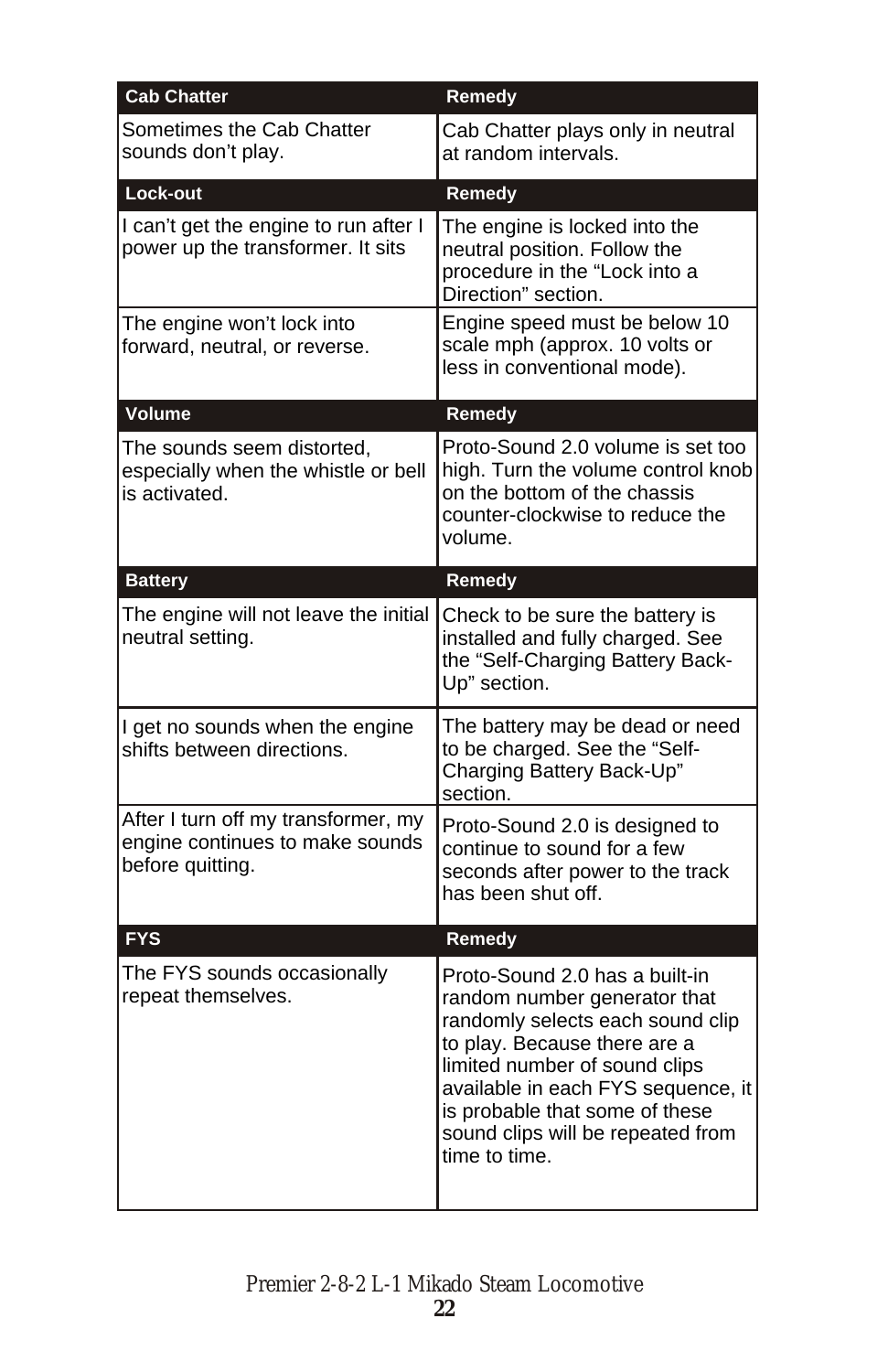| <b>FYS</b>                                                                                                                                                                        | Remedy                                                                                                                                                                                                                                          |
|-----------------------------------------------------------------------------------------------------------------------------------------------------------------------------------|-------------------------------------------------------------------------------------------------------------------------------------------------------------------------------------------------------------------------------------------------|
| Once in FYS, the engine doesn't<br>go into reverse.                                                                                                                               | So that FYS effects can be as<br>realistic as possible, Proto-<br>Sound 2.0 disables the<br>reversing unit whenever FYS is<br>enabled. This way the engine<br>remains still at its stop as the<br>operator cycles through the<br>FYS sequences. |
| When the FYS enters its last<br>sequence the bell automatically<br>comes on.                                                                                                      | FYS is programmed to start<br>ringing the bell at that point. After<br>approximately 12 seconds it will<br>automatically turn off.                                                                                                              |
| When FYS is enabled, pressing<br>the whistle and bell buttons has no<br>effect.                                                                                                   | Because FYS must control various<br>effects in each sequence, Proto-<br>Sound 2.0 takes control of these<br>sound effects until you exit FYS.                                                                                                   |
| II push the direction button but the<br>next sound clip in the sequence<br>does not play or the engine does<br>not come out of FYS after fourth<br>press of the direction button. | Each FYS clip must play for<br>approx. 30 seconds before FYS<br>will advance to the next step in the<br>FYS cycle. Wait at least 30<br>seconds in each FYS sound clip<br>before pressing the direction<br>button.                               |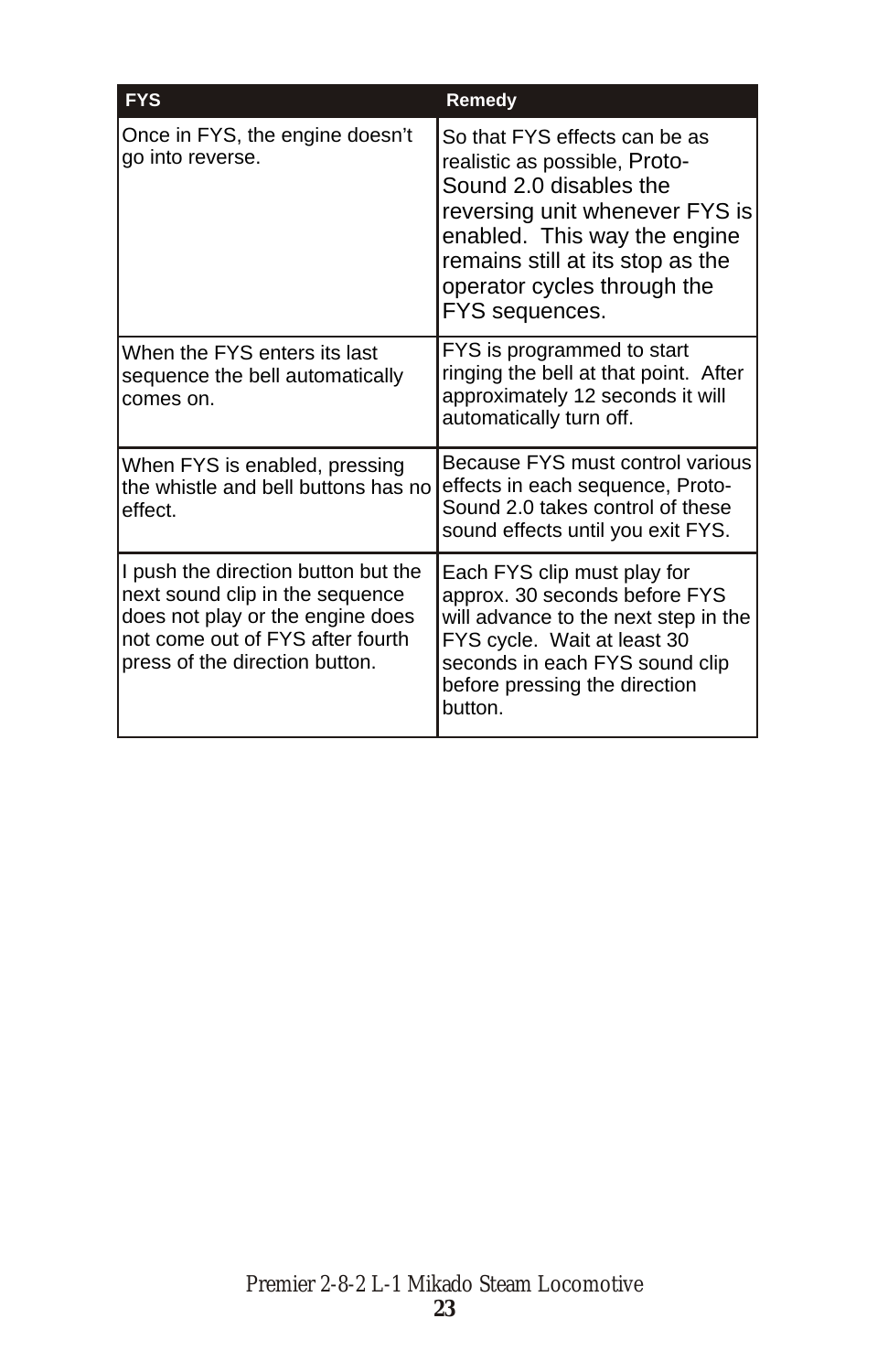## **Transformer Compatibility and Wiring Chart**

Proto-Sound 2.0 is designed to work with most standard AC transformers. The chart below lists the many compatible transformers. Note that many of the operational commands described in these instructions require a bell button, so if your transformer does not have its own bell button, you should consider adding one to get the full benefit of the system. In addition, the chart details how the terminals on these transformers should be attached to your layout.

| <b>Transformer</b><br><b>Model</b>                 | <b>Center Rail</b>                      | <b>Outside Rail</b>                    | Min/Max.<br>Voltage  | Power<br>Rating     | <b>Transformer</b><br><b>Type</b> |
|----------------------------------------------------|-----------------------------------------|----------------------------------------|----------------------|---------------------|-----------------------------------|
| <b>MTH Z-500</b>                                   | <b>Red Terminal</b>                     | <b>Black Terminal</b>                  | $0 - 18v$            | 50-Watt             | <b>Electronic</b>                 |
| <b>MTH Z-750</b>                                   | <b>Red Terminal</b>                     | <b>Black Terminal</b>                  | $0-21v$              | 75-Watt             | Electronic                        |
| MTH Z-1000                                         | <b>Red Terminal</b>                     | <b>Black Terminal</b>                  | $0 - 14v$<br>$0-18v$ | 80-Watt<br>100-Watt | Electronic                        |
| MTH Z-4000                                         | <b>Red Terminal</b>                     | <b>Black Terminal</b>                  | $0 - 22v$            | 390-Watt            | Electronic                        |
| Lionel 1032                                        | U                                       | A                                      | $5-16v$              | 90-Watt             | <b>Standard</b>                   |
| Lionel 1032M                                       | U                                       | A                                      | $5-16v$              | 90-Watt             | <b>Standard</b>                   |
| Lionel 1033                                        | U                                       | А                                      | 5-16v                | 90-Watt             | <b>Standard</b>                   |
| Lionel 1043                                        | U                                       | A                                      | $5-16v$              | 90-Watt             | <b>Standard</b>                   |
| Lionel 1043M                                       | U                                       | A                                      | $5-16v$              | 90-Watt             | <b>Standard</b>                   |
| Lionel 1044                                        | U                                       | А                                      | $5-16v$              | 90-Watt             | <b>Standard</b>                   |
| Lionel 1053                                        | U                                       | А                                      | $8 - 17v$            | 60-Watt             | <b>Standard</b>                   |
| Lionel 1063                                        | U                                       | A                                      | 8-17v                | 60-Watt             | <b>Standard</b>                   |
| All-Trol                                           | <b>Left Terminal</b>                    | <b>Right Terminal</b>                  | $0 - 24v$            | 300-Watt            | Electronic                        |
| <b>Dallee Hostler</b>                              | <b>Left Terminal</b>                    | <b>Right Terminal</b>                  |                      |                     | Electronic                        |
| <b>Lionel LW</b>                                   | A                                       | U                                      | $8-18v$              | 75-Watt             | <b>Standard</b>                   |
| <b>Lionel KW</b>                                   | A or B                                  | U                                      | $6-20v$              | 190-Watt            | <b>Standard</b>                   |
| <b>Lionel MW</b>                                   | <b>Outside Track</b><br><b>Terminal</b> | <b>Inside Track</b><br><b>Terminal</b> | $5-16v$              | 50V.A.              | <b>Electronic</b>                 |
| <b>Lionel RS-1</b>                                 | <b>Red Terminal</b>                     | <b>Black Terminal</b>                  | $0-18v$              | 50V.A.              | Electronic                        |
| <b>Lionel RW</b>                                   | U                                       | A                                      | $9 - 19v$            | 110-Watt            | <b>Standard</b>                   |
| <b>Lionel SW</b>                                   | U                                       | А                                      | <b>Unknown</b>       | 130-Watt            | <b>Standard</b>                   |
| <b>Lionel TW</b>                                   | U                                       | A                                      | $8-18v$              | 175-Watt            | <b>Standard</b>                   |
| <b>Lionel ZW</b>                                   | A,B,C or D                              | U                                      | $8-20v$              | 275-Watt            | <b>Standard</b>                   |
| <b>Lionel Post-War</b><br>Celebration<br>Series ZW | A,B,C or D                              | Common                                 | $0-20v$              | 135/190 Watt        | Electronic                        |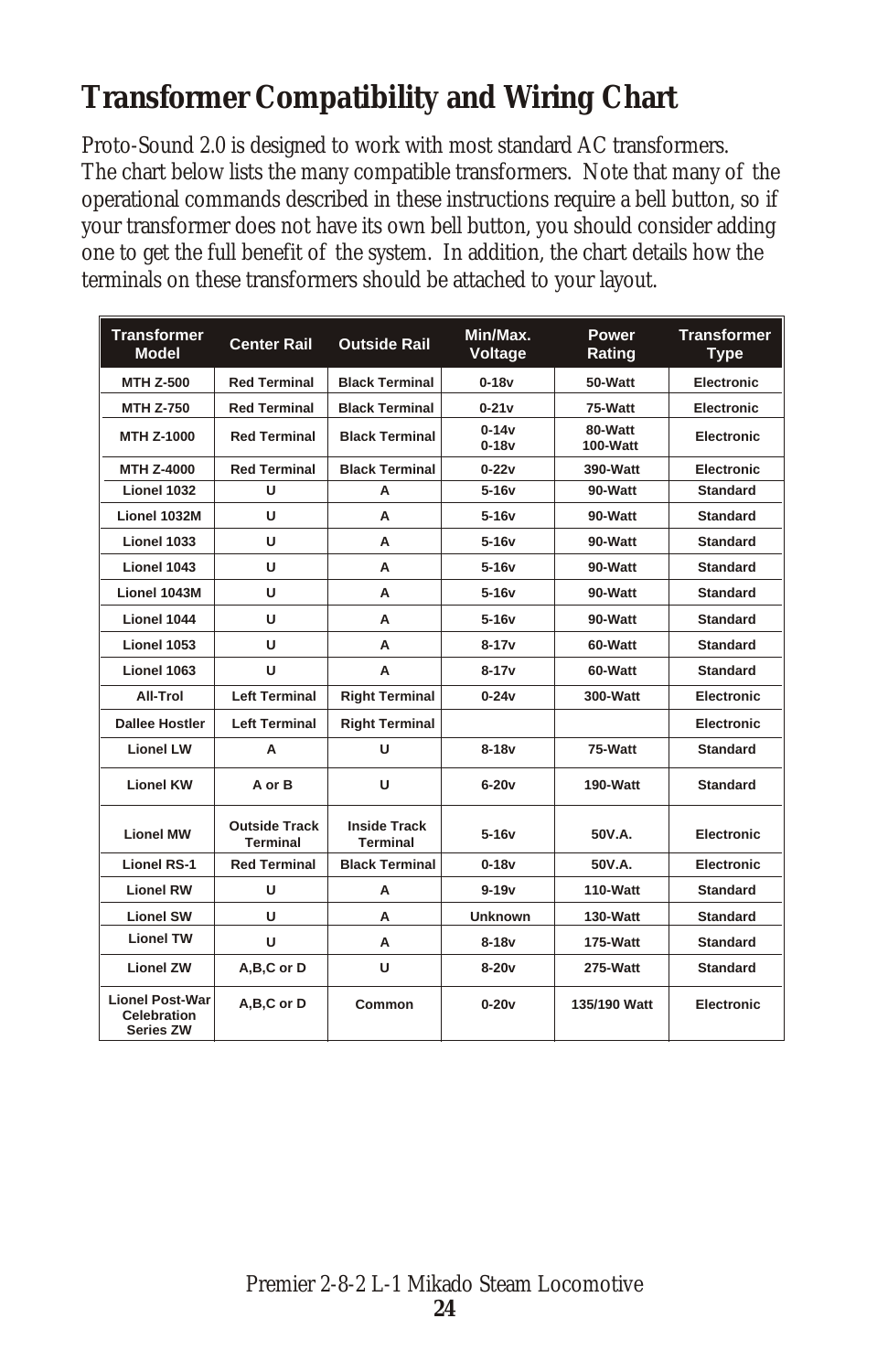### **Recommended DC Power Supplies**

Proto-Sound 2.0 is designed to work with most standard DC power supplies and AC transformers. The following charts lists the recommended DC and AC transformers. Note that many of the AC operational commands described in these instructions require a bell button, so if your AC transformer does not have its own bell button, you should consider adding one to get the full benefit of the system. In addition, the chart details how the terminals on these transformers should be attached to your layout. DC transformers employing PWM (pulse width modulation) should not be used with the separately sold DCS system.

| <b>Transformer</b><br><b>Model</b>    | Min/Max.<br>Voltage | <b>Power</b><br>Rating | <b>Transformer</b><br><b>Type</b> |
|---------------------------------------|---------------------|------------------------|-----------------------------------|
| <b>MRC</b><br><b>Controlmaster 20</b> | $0-20v$             | 100 Watt               | <b>Electronic</b>                 |
| <b>PH Hobbies</b><br>PS <sub>5</sub>  | $0-20v$             | 100 Watt               | <b>Electronic</b>                 |
| <b>PH Hobbies</b><br><b>PS10G</b>     | $0-20v$             | 180 Watt               | <b>Electronic</b>                 |
| <b>BridgeWorks</b><br>Mag-15          | $0 - 24v$           | <b>300 Watt</b>        | <b>Electronic</b>                 |
| <b>BridgeWorks</b><br>Magnum 200      | $0 - 24v$           | <b>300 Watt</b>        | Electronic                        |
| <b>BridgeWorks</b><br>Magnum 400      | $0 - 24v$           | <b>300 Watt</b>        | <b>Electronic</b>                 |
| <b>BridgeWorks</b><br>Magnum 1000     | $0-24v$             | <b>300 Watt</b>        | <b>Electronic</b>                 |
| <b>LGB Jumbo</b><br>50101             | $0 - 24v$           | <b>240 Watt</b>        | <b>Electronic</b>                 |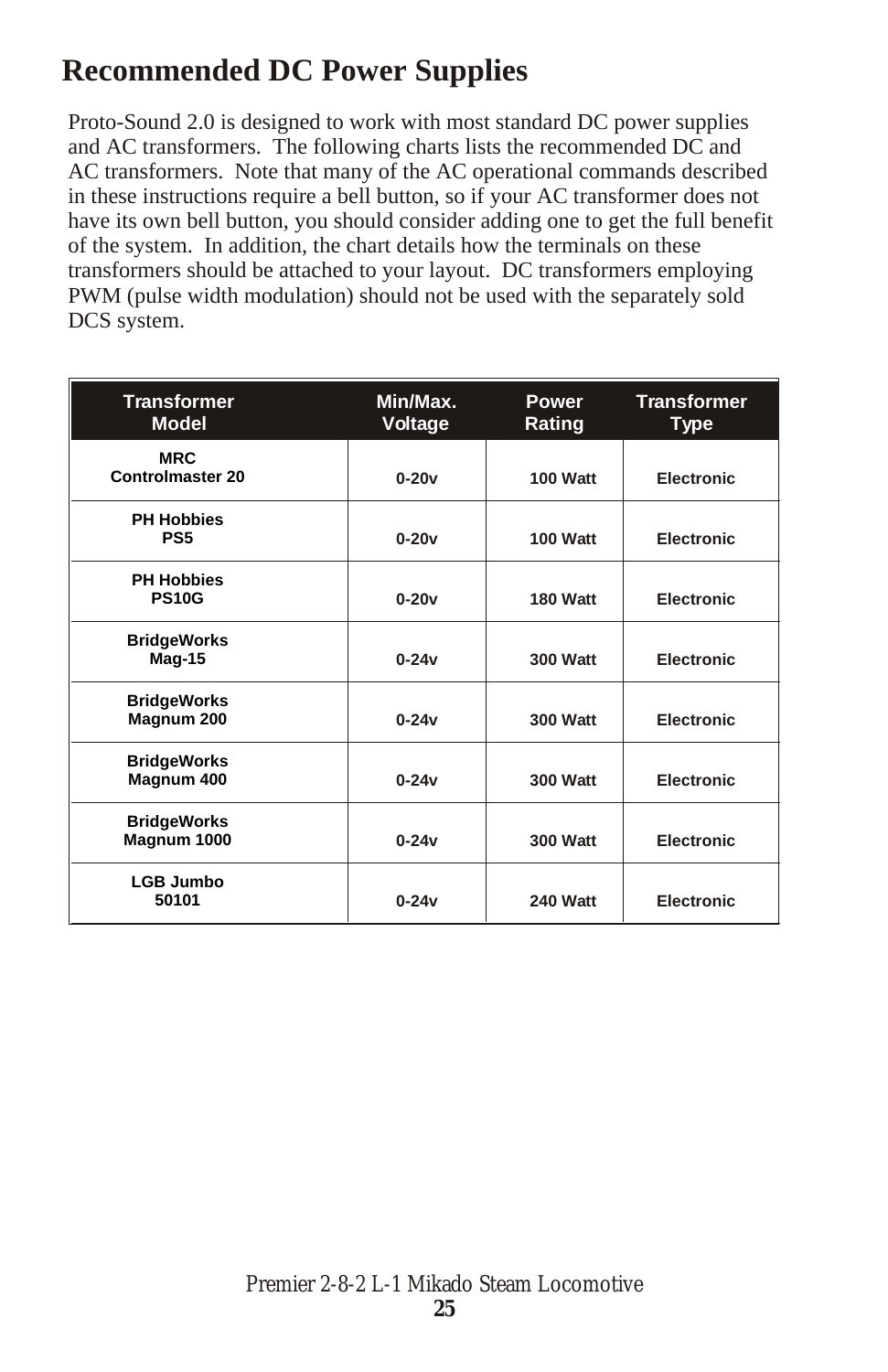## **Additional Features Accessible With The DCS Remote Control System**

(Additional equipment required)

While conventional mode operation of a Proto-Sound 2.0 engine yields wonderfully realistic sound and several train control features, command mode operation allows the user to access a world of command functions never before accessible to O Gauge railroaders. With the addition of the DCS Remote Control System (including a DCS remote handheld and Track Interface Unit) users gain many advanced features, including:

> •DCS Proto-Speed Control - Establishes desired locomotive speed in scale miles per hour increments via a thumbwheel control and allows operator to set maximum speed and acceleration/deceleration rates

> •ProtoSmoke® Variable Output Control - Controls how much smoke each engine outputs and matches smoke to locomotive speed

•Locomotive Lighting Control - Controls locomotive headlights, marker and interior lights, beacon lights, ditch lights, and MARS lights

•Emergency Stop-Single button push stops all Proto-Sound 2.0 trains but does not turn off the power

•One Touch Global Mute/UnMute-Single button mutes or unmutes all DCS-controlled locomotives' user-defined actions, including sound, lights, and smoke

•Proto-Dispatch Operation-Public Address-like feature allows users to speak through locomotive speaker during operation

•Proto-Cast-Allows users to play audio recordings through locomotive speaker during operation

•Proto-Doppler Sound Effects Set Up-Users can configure locomotive for Doppler Operation, including setting distance points for Doppler start, repeat, and stop modes

•Independent Volume Control of Engine Sounds, Bell, Horn & Whistle for each Locomotive

•Control up to 50 different DCS-Equipped Locomotives at one time with multiple TIUs

•Proto-Effects™ Set Up-User can select individual Proto-Effects™ operations to be active or inactive, including cab chatter, train wreck sounds, coupler sounds, Direction Control Set Up-User can set initial individual start-up direction (start in forward or reverse) for doubleheading operations

•Locomotive Consist Set-up-User can determine locomotive values for consist make-ups, allowing multiple locomotives belonging to a consist to operate together